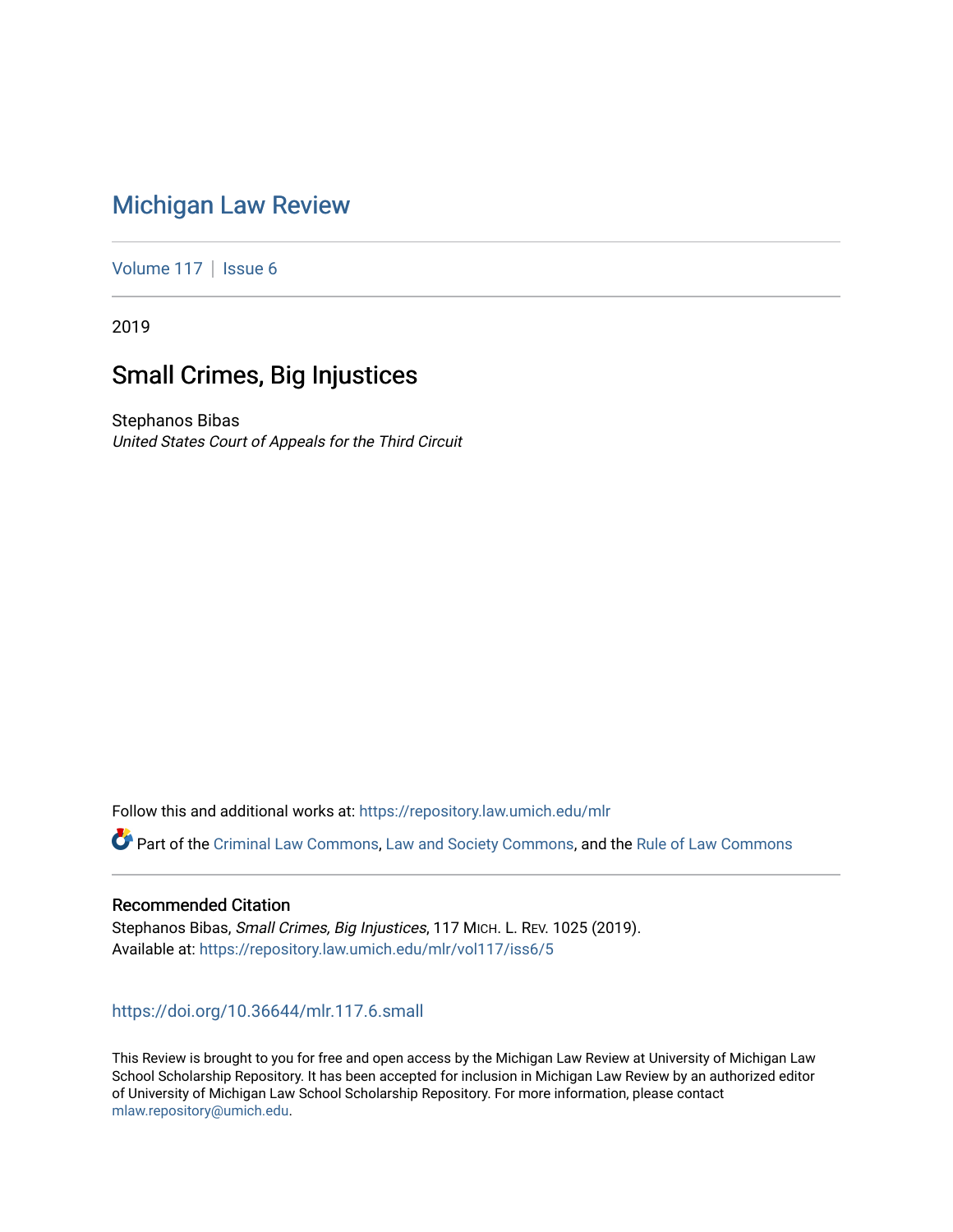# **SMALL CRIMES, BIG INJUSTICES**

# Stephanos Bibas\*

PUNISHMENT WITHOUT CRIME: HOW OUR MASSIVE MISDEMEANOR SYSTEM TRAPS THE INNOCENT AND MAKES AMERICA MORE UNEQUAL. By Alexandra Natapoff. New York: Basic Books. 2018. Pp. xi, 335. \$19.99.

### **INTRODUCTION**

Murder captures the imagination. The bloody knife, the smoking gun, the electric chair—all are staples of legal thrillers, police procedurals, and true crime. Murders and other serious felonies simultaneously horrify, outrage, scare, and fascinate us.

Like popular imagination, legal scholars fixate on the most serious crimes. Criminal procedures guarantee felony defendants appointed counsel, petit-jury trials, and often grand-jury indictments. Our legal system is supposed to ensure careful investigation and vigorous adversarial testing before it brands someone a felon and imprisons him.

Even in serious cases, the reality falls far short of that ideal. Police sometimes hurry to close out cases without systematically pursuing every lead. Prosecutors sometimes file charges without delving into the evidence and then avoid trials by plea bargaining. Underfunded defense lawyers often juggle hundreds or even thousands of cases without time to investigate them, so they encourage most clients to take those plea deals. It should shock us that serious cases are hurried along.

But felonies, let alone serious felonies, are only the tip of the iceberg. The three million or so felony filings in America each year are dwarfed by four times as many misdemeanor filings. We tend to ignore these more minor cases because they seem unimportant: Instead of years-long prison sentences, defendants face at most months in jail, or sometimes no jail time at all. Those defendants go without grand juries, petit-jury trials, and sometimes even defense counsel. As Josh Bowers notes, jaded criminal-justice professionals slight these cases as "disposables," junk, garbage.<sup>1</sup>

Groups like the National Association of Criminal Defense Lawyers have long struggled to draw attention to the base of the iceberg, submerged from

<sup>\*</sup> Circuit Judge, United States Court of Appeals for the Third Circuit. Thanks to Michael Corcoran, Michael Francus, and Raj Mathur for their help and comments on earlier drafts.

<sup>1.</sup> Josh Bowers, The Normative Case for Normative Grand Juries, 47 WAKE FOREST L. REV. 319, 319 (2012).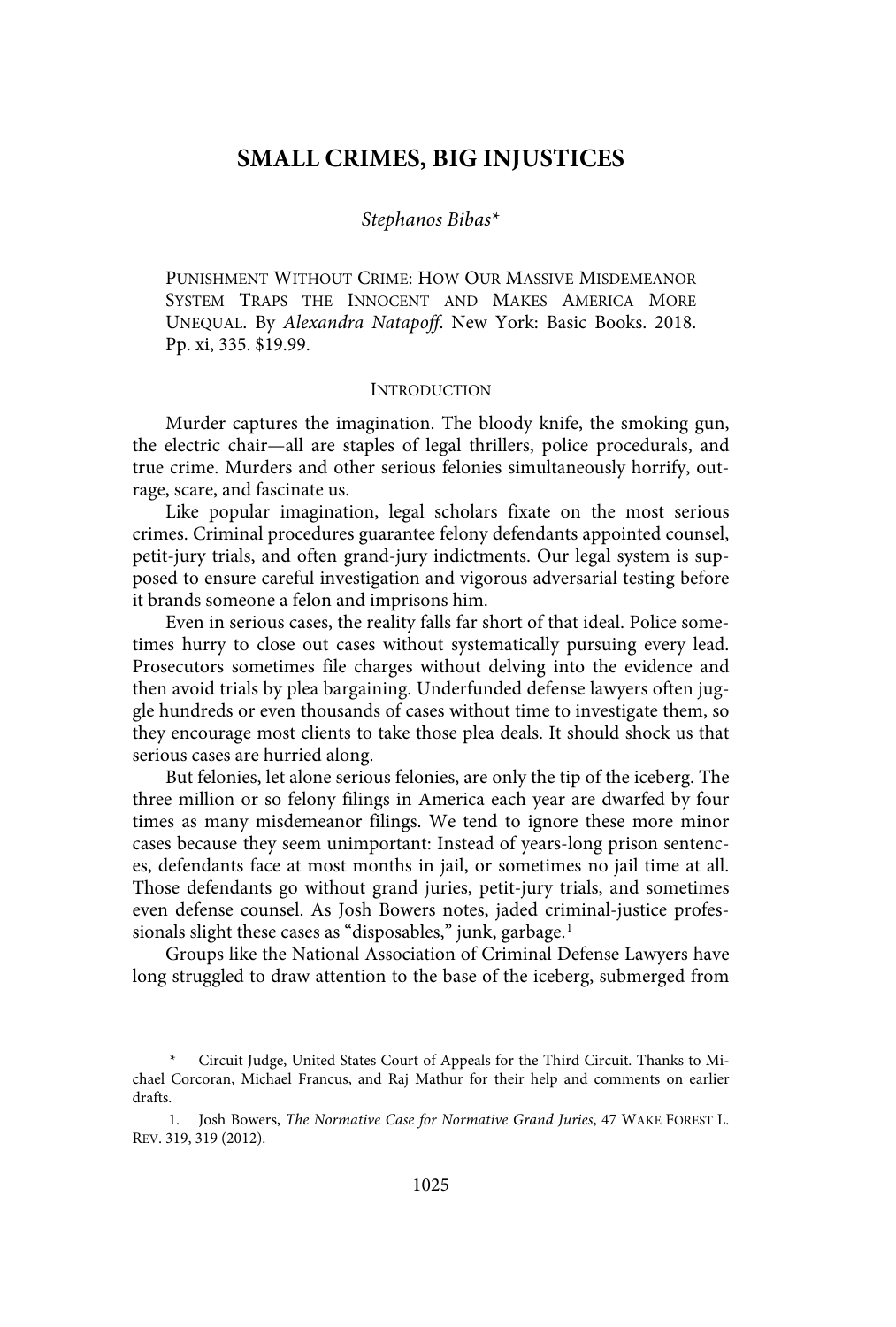public view. But for a long time, few legal scholars (with the notable exception of Malcolm Feeley) focused specifically on misdemeanors. Thankfully, this has begun to change. Important work by Josh Bowers, Issa Kohler-Hausmann, and others has thrown a spotlight on how the rule of law breaks down beneath the surface, out of sight.

No one has played a bigger role in drawing attention to, and critiquing, misdemeanor criminal justice than Alexandra Natapoff.<sup>2</sup> Over the last eight years, her work has been required reading for anyone interested in this hidden world. As with her previous work on snitching, Natapoff brings to bear a legal scholar's precision, a public defender's savvy and passion, and a sociologist's critique.

Natapoff's new book on misdemeanors, Punishment Without Crime: How Our Massive Misdemeanor System Traps the Innocent and Makes America More Unequal, is an ambitious tapestry of doctrines, journalism, empirical research, and public policy. Grounded in a wealth of experience, data, theory, and law, it conveys a simple and powerful message: minor criminal cases matter. Even seemingly trivial sanctions and criminal records harm the poor and the powerless. And a society founded on the rule of law must not ignore wrongful convictions, racial disparities, wealth effects, overpunishment, unchecked discretion, and municipal financial hunger. Though individual cases appear so small that they fly under the radar, collectively they matter a lot. We dare not ignore them any longer.

Some readers will take issue with Natapoff's apparent skepticism about the value of much low-level criminal justice, especially in what she and many others call victimless cases. Others may bridle at her uncritical embrace of the adversarial system's ideal, or her relative lack of concern with caseload pressures, fiscal constraints, and other forces that make us fall short of our ideals. Still others will note Natapoff's ambivalence about moralizing, populism, and federalism. And cynics will grumble about how much easier it is to critique a creaky system than to fix it. But these differences of opinion should not mask the bigger picture: Natapoff's book is an impressive accomplishment. Clearly written and passionately argued, yet careful and fairminded, it is a powerful indictment of low-level criminal (in)justice.

Part I of this Review addresses the size of misdemeanor justice in America. Few states bother to report reliable statistics, so Natapoff has gone to the trouble of assembling empirical data. As she reports, the collective scope of the federal and state systems is far bigger than we imagined, comprising some 13 million misdemeanors each year (excluding speeding and other minor traffic infractions). Moreover, as Natapoff argues, defendants who are arrested and convicted are branded with a durable status, one that continues to haunt them long after. We must not discount the scope and impact of supposedly minor convictions.

Part II explores Natapoff's concern with the lack of law. A democracy should be transparent and participatory, but misdemeanor justice is opaque

<sup>2.</sup> Professor of Law, University of California, Irvine School of Law.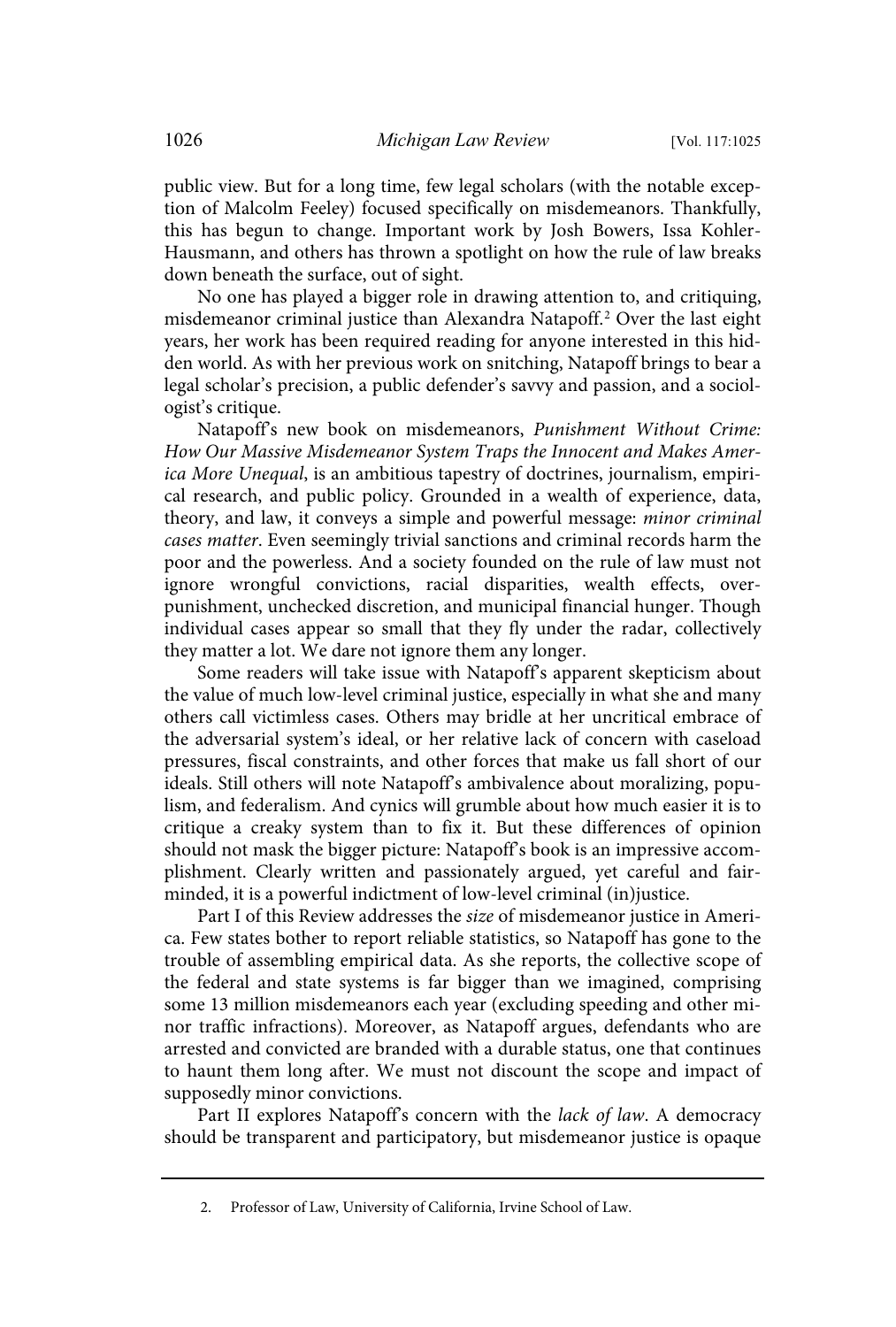and insular. As Natapoff argues, the misdemeanor system is riddled with hidden, unaccountable discretion. It cuts corners, falling far short of the adversarial system's ideals. In its quest for efficiency and speed, it sacrifices legitimacy and procedural fairness.

Part III turns to innocence. As Natapoff charges, the system does not do enough to screen out, or probe, cases that are factually weak. On the contrary, forces like pretrial detention put substantial pressure on innocent defendants to plead guilty. Natapoff also explains how misdemeanor justice often sweeps in, and does not toss out, many cases that are legally weak or morally dubious.

Part IV considers inequality. Natapoff emphasizes that racial and ethnic minorities bear the brunt of misdemeanor enforcement. She also notes the roles of poverty and money, and how monetary incentives (both public and private) extract fines, fees, and bail from those least able to afford them. The toll on poor people's lives is considerable.

Finally, Part V weighs reform. The system is so broken in so many ways that it is hard to know where to begin. Natapoff is admirably clear-eyed about the size of the problem, the barriers to change, and the unintended consequences of previous reforms (like sweeping more people into the system). And she is ambivalent about many possible diagnoses and cures. Nonetheless, she makes a powerful case for a smaller, fairer, less punitive, more transparent, and more equal system. One may not agree with her particular proposals, or may weigh the tradeoffs differently. But one cannot ignore the problems. Particularly in minor criminal cases, the reality of American justice falls far short of its ideals. Natapoff makes a passionate case for large reforms. And by highlighting successful experiments here and there, she gives hope that at least some change is possible.

# I. SCOPE AND IMPACT

Natapoff's first contribution is to shed light on how big the misdemeanor system actually is. It is hard to critique a system without first understanding its scope. But because people assume that misdemeanors do not matter much, many governments do not count them and fail to report good statistics (p. 39). (Ironically, then, the assumption that small crimes do not matter makes it hard to challenge that very assumption.) And even when they do report statistics, our myriad state, county, and local governments classify minor crimes differently, making it hard to compare apples to apples or to add them up.

The best previous effort to quantify misdemeanors came almost a decade ago. A report of the National Association of Criminal Defense Lawyers estimated that police and prosecutors filed 10.5 million misdemeanor cases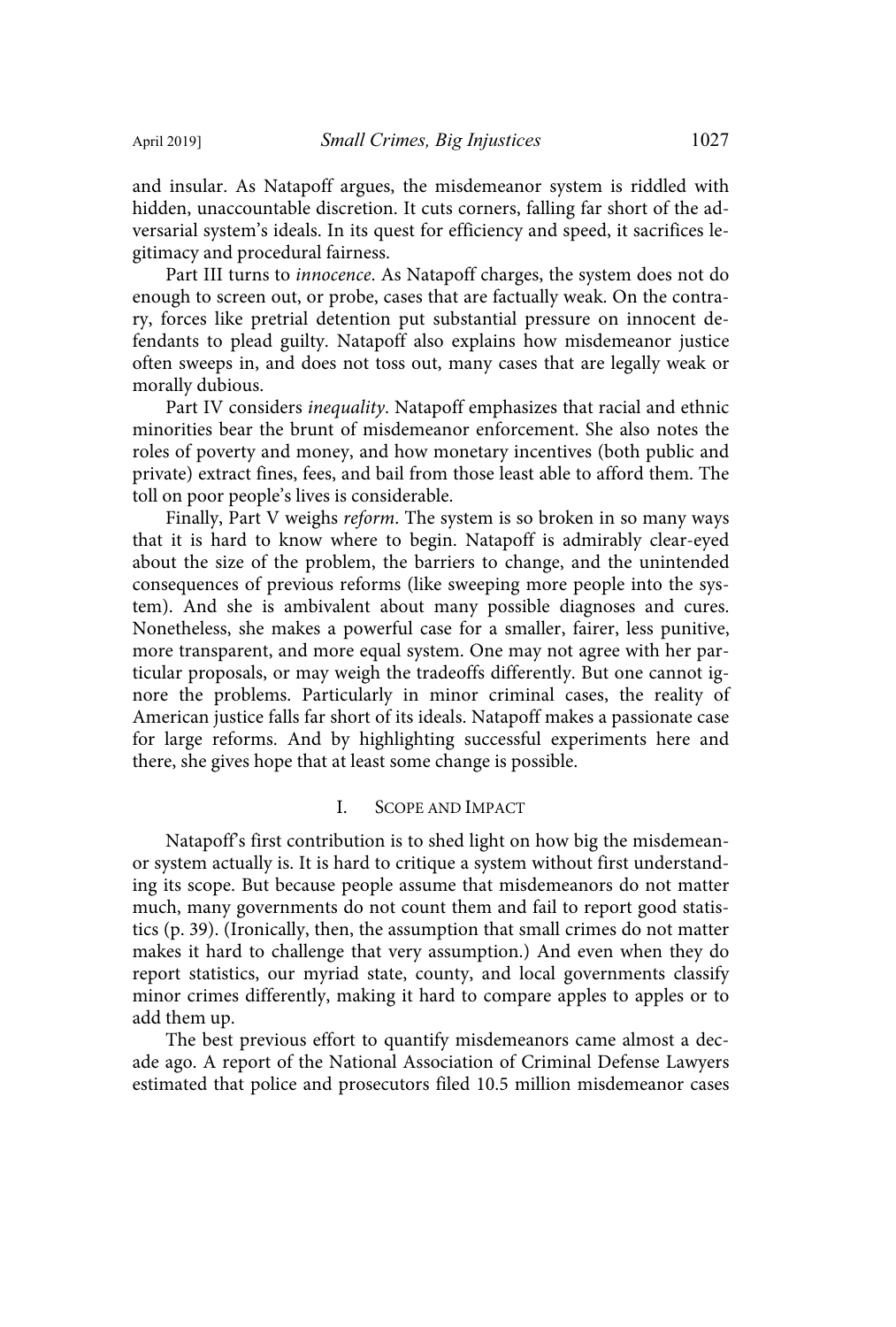each year. But because most states did not report numbers, the report was forced to extrapolate from the twelve states that did report their caseloads.<sup>3</sup>

Natapoff fills that gap in Chapter Two. She wrote to each state's court administrators and followed up with them. She also tapped and combined new data with judicial and governmental reports and journalistic and nonprofit studies. Her appendix collects data on forty-seven states (plus the District of Columbia) and extrapolates to the remaining three (pp. 254–60).

She also plows through the welter of labels and categories to come up with a standardized approach. In general, she counts as misdemeanors all low-level criminal offenses, regardless of their labels. But she excludes speeding, civil violations, and other infractions that are not technically crimes (pp. 45–46). And she notes that the felony/misdemeanor line is more porous than we assume: Some misdemeanors, like drunk driving and domestic abuse, are quite serious (p. 47). Many felons are released from prison within a year, serving "misdemeanor-sized sentences" (pp. 47–48). Many felony charges are pleaded down to misdemeanors. And many less-serious felonies are processed quickly and in bulk, like misdemeanors (p. 48).

However fuzzy at the edges, the misdemeanor category is meaningful, ranging from some drunk driving to minor thefts down to jaywalking. And it is vast: Natapoff counts 13 million misdemeanor case filings in 2015 (p. 41). That is a quarter more than the previous estimate, and between three and four times larger than the annual number of felony filings. And that 13 million does not include speeding and other minor traffic offenses, which many states count as crimes. Including those would add another 20 million, more than doubling the figure and swamping the analysis (p. 45).

Counting particular crimes is even harder. The data do not pin down how many indictments or informations charge particular crimes. But Natapoff's evidence suggests that hundreds of thousands of charges each year involve marijuana possession, suspended driver's licenses, and order maintenance (like disorderly conduct and public drunkenness) (pp. 50–51). Demographic data on the race, sex, ethnicity, education, and wealth of defendants are sparse (pp. 52–53).

The paucity of hard data often forces Natapoff to rely on colorful anecdotes. These can be striking and illuminating, and she tells her stories well. But the stories can simultaneously be frustrating, because a cluster of wellpicked anecdotes do not add up to data. Often, Natapoff has no choice and has to tell her story this way. But skeptical readers will at times wonder how representative those anecdotes are and how different anecdotes might cast misdemeanor enforcement in a better light. Regardless, her plea for better information and closer scrutiny is clearly right (pp. 242–43).

<sup>3.</sup> ROBERT C. BORUCHOWITZ ET AL., NAT'L ASS'N OF CRIMINAL DEF. LAWYERS, MINOR CRIMES, MASSIVE WASTE: THE TERRIBLE TOLL OF AMERICA'S BROKEN MISDEMEANOR COURTS (2009), https://www.opensocietyfoundations.org/sites/default/files/misdemeanor\_ 20090401.pdf [https://perma.cc/6DRM-NF87].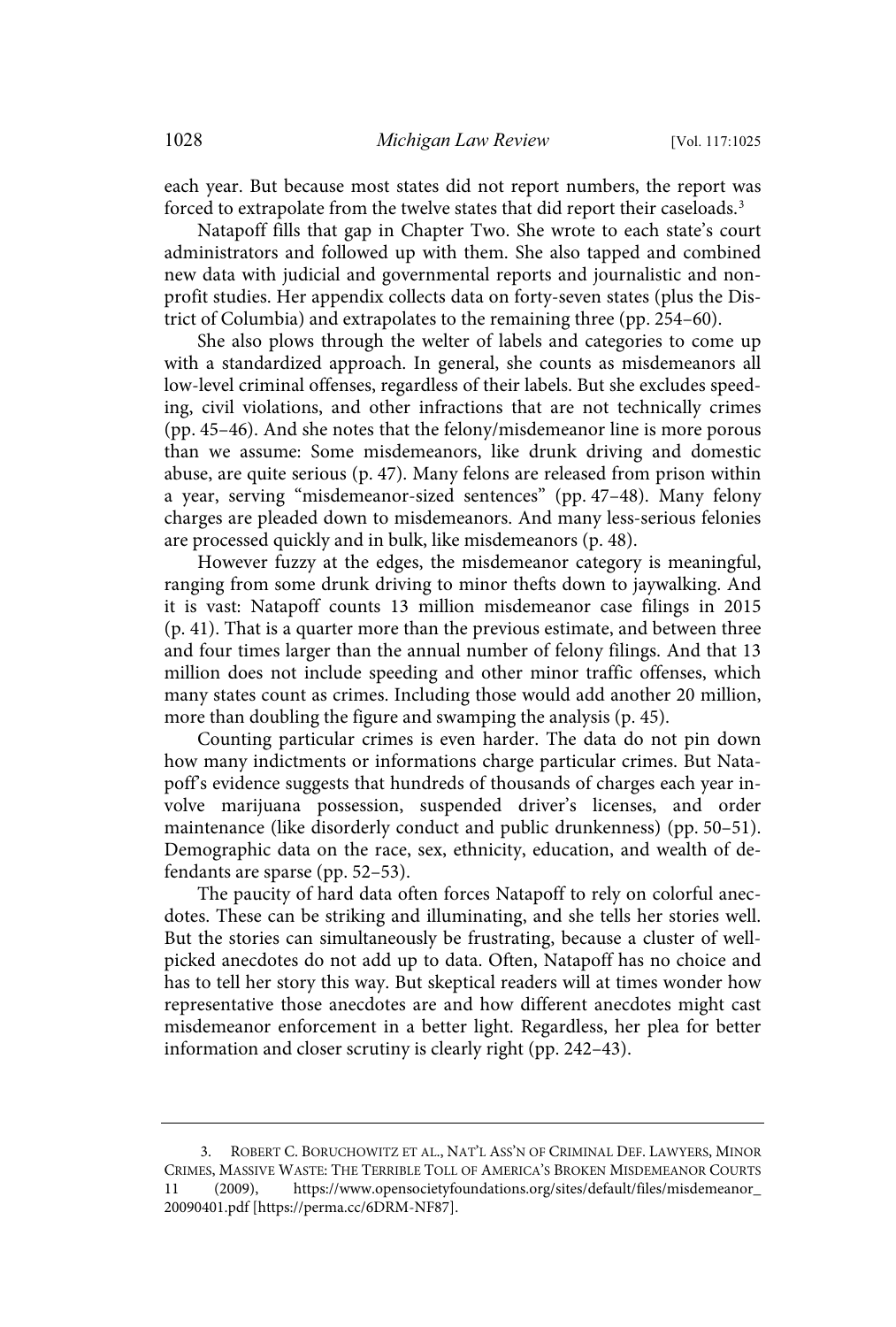In Chapter One, Natapoff showcases the impact of the misdemeanor system. Though we often assume "that minor arrests and convictions are not especially terrible for the people who experience them," she shows that this complacency is "[o]ne of the great myths of our criminal [justice] system" (p. 19). Because they seem minor, the system hurries these cases along, often at the expense of constitutional and adversarial safeguards (p. 19).

But misdemeanor arrests can harm arrestees, even if they are acquitted or never charged. Foremost among the consequences is jail time. Even a modest cash bail is often unaffordable for the poor, so presumptively innocent defendants wind up detained pending trial. A fraction of those (like Sandra Bland) commit suicide.<sup>4</sup> Many more suffer rape, other violence, and infectious diseases (p. 22). Even modest jail stays can disrupt families, jobs, apartment leases, and government benefits (pp. 22–23).

Pretrial detention puts enormous pressure on defendants to plead guilty (p. 63). Even innocent defendants may find plea offers of time served irresistible. And pretrial detention makes it harder to communicate with one's lawyer and dig up favorable evidence.<sup>5</sup>

Innocent defendants thus find it hard and costly to vindicate their innocence. Natapoff tells the poignant story of Tyrone Tomlin, a middle-aged construction worker arrested on a trumped-up charge who could not afford \$1,500 bail. The lab report eventually confirmed that his drinking straw was just a straw, not drug paraphernalia, so the prosecution dismissed the case. But in the meantime, he languished in jail for weeks. While there, he was punched, kicked, and stomped in the head, damaging his vision. He also lost three weeks' salary and missed Thanksgiving dinner with his family to boot (pp. 20–21). Vindicating his innocence came at a price.

Another scandal is the abuse of fines and fees. Punishments are supposed to be calibrated to a defendant's ability to pay. Poor defendants often cannot. Yet cash-strapped towns have become reliant on fines and fees for much of their budgets. As a result, poor defendants often go to jail for fines that they cannot pay (pp. 25–26). A Department of Justice report famously excoriated Ferguson, Missouri for enforcing the law not to control or punish crime, but primarily to raise revenue.<sup>6</sup>

Less obvious are the non-criminal consequences that flow from convictions. Some employers refuse to hire anyone with a criminal record, even a misdemeanor record (pp. 28–29). These records last for life (p. 29). Convictions often carry a welter of collateral consequences, ranging from deporta-

<sup>4.</sup> P. 65; Katie Rogers, Sandra Bland's Autopsy Details How She Died, N.Y. TIMES (July 24, 2015), https://www.nytimes.com/2015/07/25/us/sandra-blands-autopsy-details-how-shedied.html [https://perma.cc/7NZQ-5BWR].

<sup>5.</sup> See, e.g., Stephanos Bibas, Plea Bargaining Outside the Shadow of Trial, 117 HARV. L. REV. 2464, 2492–93 (2004).

<sup>6.</sup> P. 59; CIVIL RIGHTS DIV., U.S. DEP'T OF JUSTICE, INVESTIGATION OF THE FERGUSON POLICE DEPARTMENT (2015), https://www.justice.gov/sites/default/files/opa/press-releases/ attachments/2015/03/04/ferguson\_police\_department\_report.pdf [https://perma.cc/6JMC-6YQC].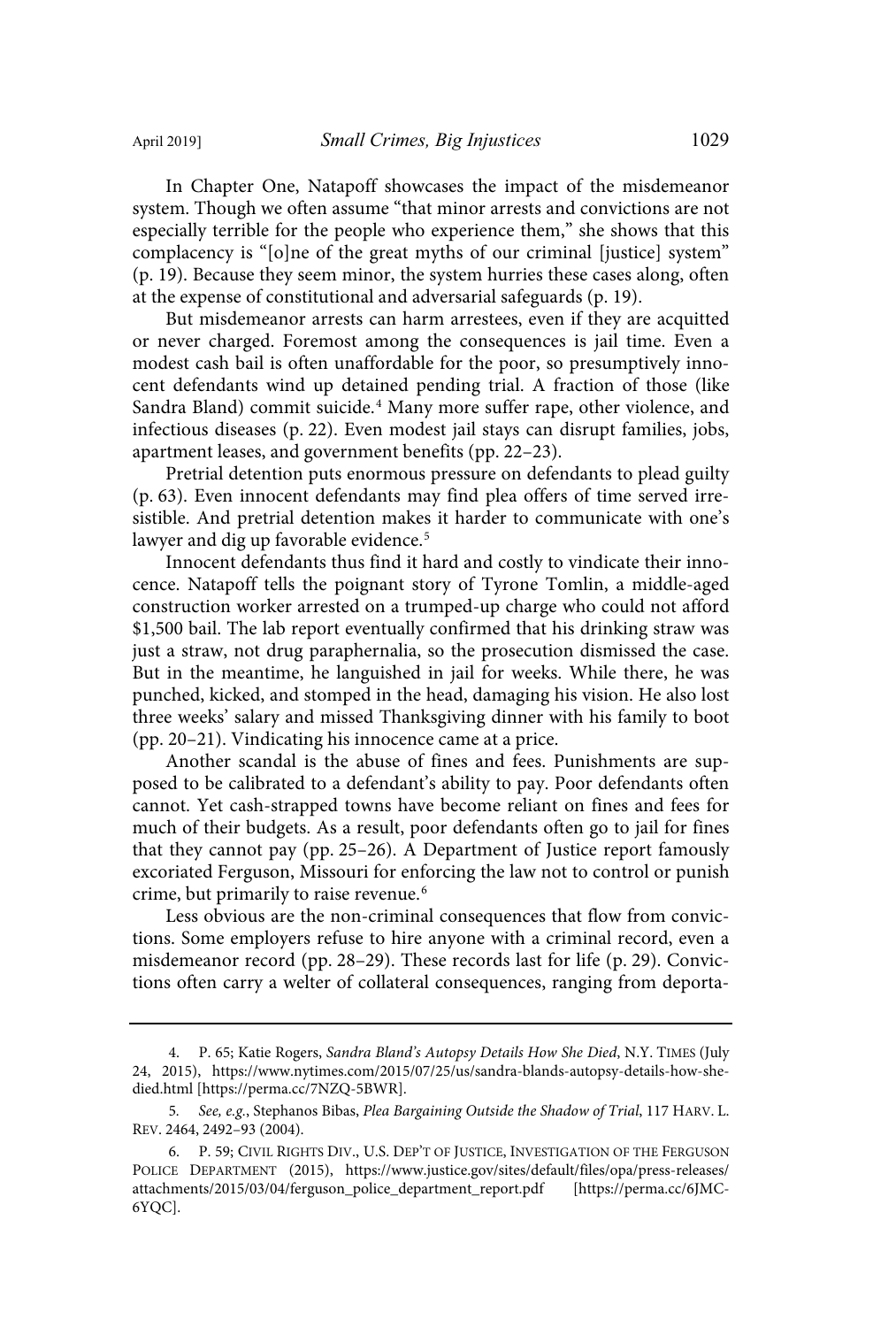tion to loss of student loans and housing to bars from many occupations (pp. 30–33). Hardest to quantify are the fear, shame, hassle, and indignity of being arrested and hauled into court (pp. 36–38). As Malcolm Feeley famously put it in the title of his landmark book, the process is the punishment.<sup>7</sup> In practice, these non-criminal (and often extra-legal) harms often dwarf the criminal punishments themselves.<sup>8</sup>

The facts are eye-opening. Even readers familiar with the criminaljustice system will be struck by the numbers and their human cost. Like an iceberg, most of the system has lain submerged and invisible. But as Natapoff convincingly shows, its bulk and its impact are massive.

### II. LACK OF LAW

In Natapoff's view, the substantial stakes call for scrupulous safeguards. And we Americans expect our public officials to be democratically accountable, with checks and balances to ensure adherence to the rule of law. But the scale and scope of misdemeanor justice have watered down these safeguards or overwhelmed them entirely. Too often, Natapoff argues, police and prosecutors exercise hidden, unaccountable discretion, influenced by irrelevant or improper considerations. And too often, judges and defense counsel are too weak or overwhelmed to push back.

Natapoff, in Chapter Three, critiques the "flawed, unreliable, or unfair" procedures that often lead to misdemeanor arrests and convictions (p. 56). She starts with police stops and arrests. Terry stops and frisks require only reasonable suspicion, not probable cause.<sup>9</sup> And Natapoff is hardly the first to critique them. But what is the alternative? Of necessity, cops must make snap judgments on the fly, based on little information and a limited evidentiary threshold. That does indeed risk arbitrariness and reliance on stereotype or prejudice. But as Chief Justice Warren acknowledged in Terry, police legitimately fear that suspects whose pockets are bulging will pull out weapons and shoot or stab them.<sup>10</sup>

Arrests are more intrusive, yet still subject to substantial police discretion. And Natapoff retells a number of disturbing anecdotes in which police make arrests to raise revenue, fill their quotas, assert their clout, or punish "contempt of cop" (pp. 59–61). Pretrial detention is even more coercive, putting enormous pressure to plead on those too poor to make bail (pp. 63–65).

Prosecutors are even more powerful than police, yet subject to fewer checks. While police have only qualified immunity, prosecutors enjoy absolute immunity from suit. Our system presupposes that prosecutors will decline to prosecute, dismiss, or divert for treatment or restitution cases that

<sup>7.</sup> MALCOLM M. FEELEY, THE PROCESS IS THE PUNISHMENT: HANDLING CASES IN A LOWER CRIMINAL COURT (1979).

<sup>8.</sup> See pp. 37–38.

<sup>9.</sup> P. 57; Terry v. Ohio, 392 U.S. 1, 27 (1968).

<sup>10.</sup> Terry, 392 U.S. at 23-24.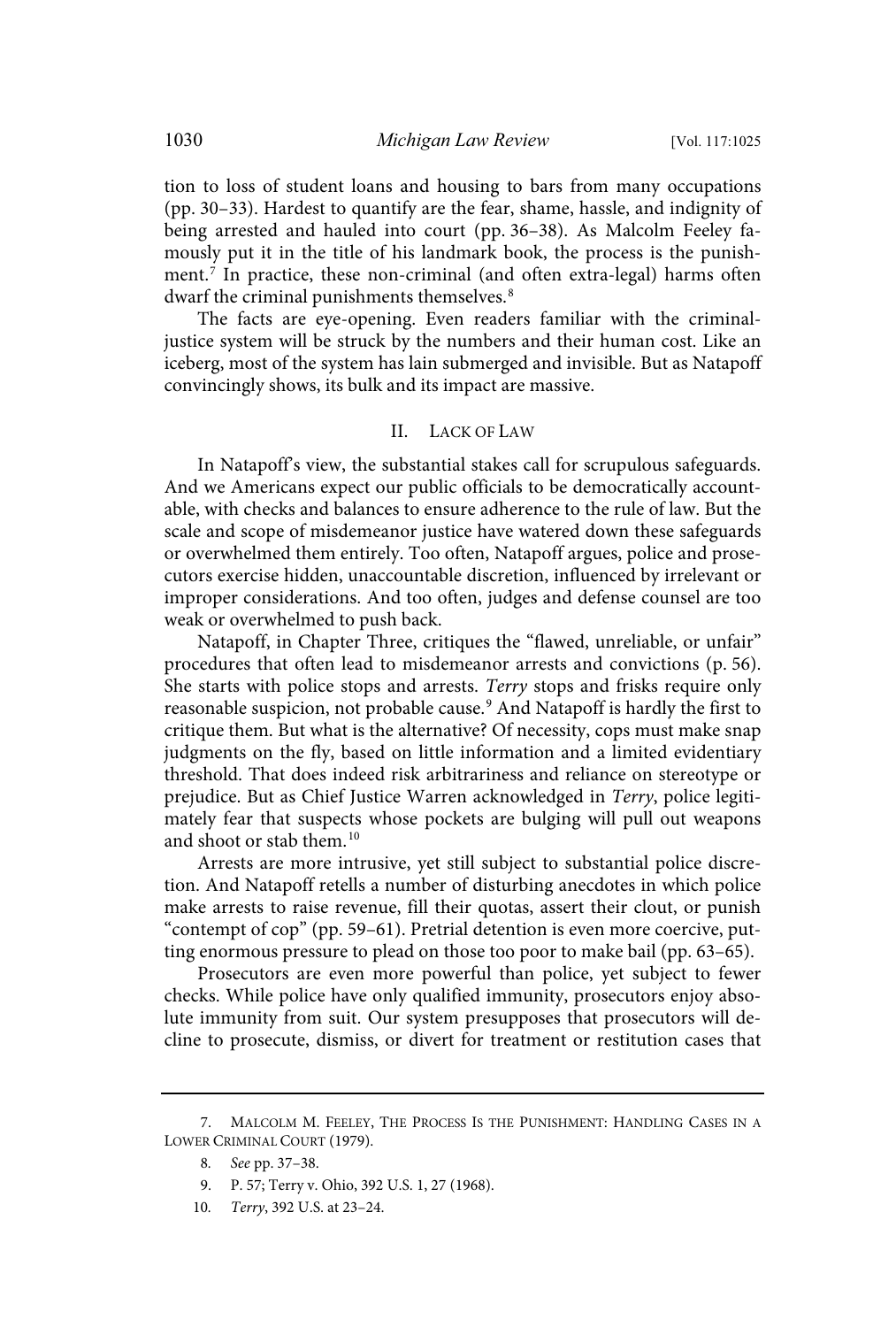are factually or legally weak or morally blameless. Yet misdemeanor screening is often left to rookie prosecutors, who lack perspective about which cases are serious enough and tend to defer to police (pp. 69–70). In some court systems, police file misdemeanor charges directly with the court, without prosecutorial screening at all (p. 71).

Though our adversarial system expects defense counsel to counterbalance prosecutors, often they cannot. Our criminal-justice system has grown so complex that, as Gideon recognized, "lawyers are necessities, not luxuries."<sup>11</sup> The Supreme Court has expanded the right to appointed counsel to misdemeanors that carry any jail time or even a suspended sentence.<sup>12</sup> But though courts have kept expanding these rights, they are often inadequately funded. There are too few lawyers for too many cases, so many appointed lawyers juggle enormous dockets and are forced to plead most cases out, often at the first court appearance. The tactic is so prevalent that it even has a moniker: "meet 'em and plead 'em lawyering" (pp. 74–75).

Public-defender offices cannot pay competitive salaries, and low-bid indigent-defense contracts reward hasty pleas rather than thorough and zealous representation (pp. 75–76). These lawyers lack the time and resources to investigate and fight (pp. 76–77). And busy prosecutors and judges may push them to plead, even punishing them for trying to fight (p. 77). Some courts even admit that they do not appoint lawyers where they must: the Chief Justice of the South Carolina Supreme Court openly admitted that "we [are] not adhering to Alabama v. Shelton in every situation" where a defendant faces a suspended sentence (p. 79).

Courts are part of the problem as well. Jury trials are all but unheard of (p. 82). Once they are heard, cases take minutes or even seconds, with almost no legal argument (p. 82). The system works like an assembly line or even fast food, earning the sobriquet "McJustice" (p. 81). Yet litigants may languish in pretrial detention for months awaiting trial, pressuring them to plead (p. 83).

The reality of the process is a far cry from the ideal of criminal law. As Natapoff explains in Chapter Eight, the criminal law presupposes the "rule of law," based on "factual evidence" of guilt, tethered to "criminal blameworthiness" (p. 189). The law's educational and expressive force and its moral stigma depend on its legitimacy and credibility.<sup>13</sup> But in practice, our system is at times indifferent to all of these (pp. 193–94). And when it is indifferent about punishment, it abuses and squanders its moral authority (p. 194).

Natapoff's theoretical framework invokes not only rule-of-law values, but also critical sociology. She views American criminal justice through the

<sup>11.</sup> Gideon v. Wainwright, 372 U.S. 335, 344 (1963).

<sup>12.</sup> Argersinger v. Hamlin, 407 U.S. 25, 37 (1972) (absent waiver, criminal defendants may not be imprisoned unless provided counsel); Scott v. Illinois, 440 U.S. 367, 373–74 (1979) (right to counsel does not extend to defendants sentenced to pay fines); Alabama v. Shelton, 535 U.S. 654, 658 (2002) (states must provide counsel before imposing suspended sentences).

<sup>13.</sup> See p. 191.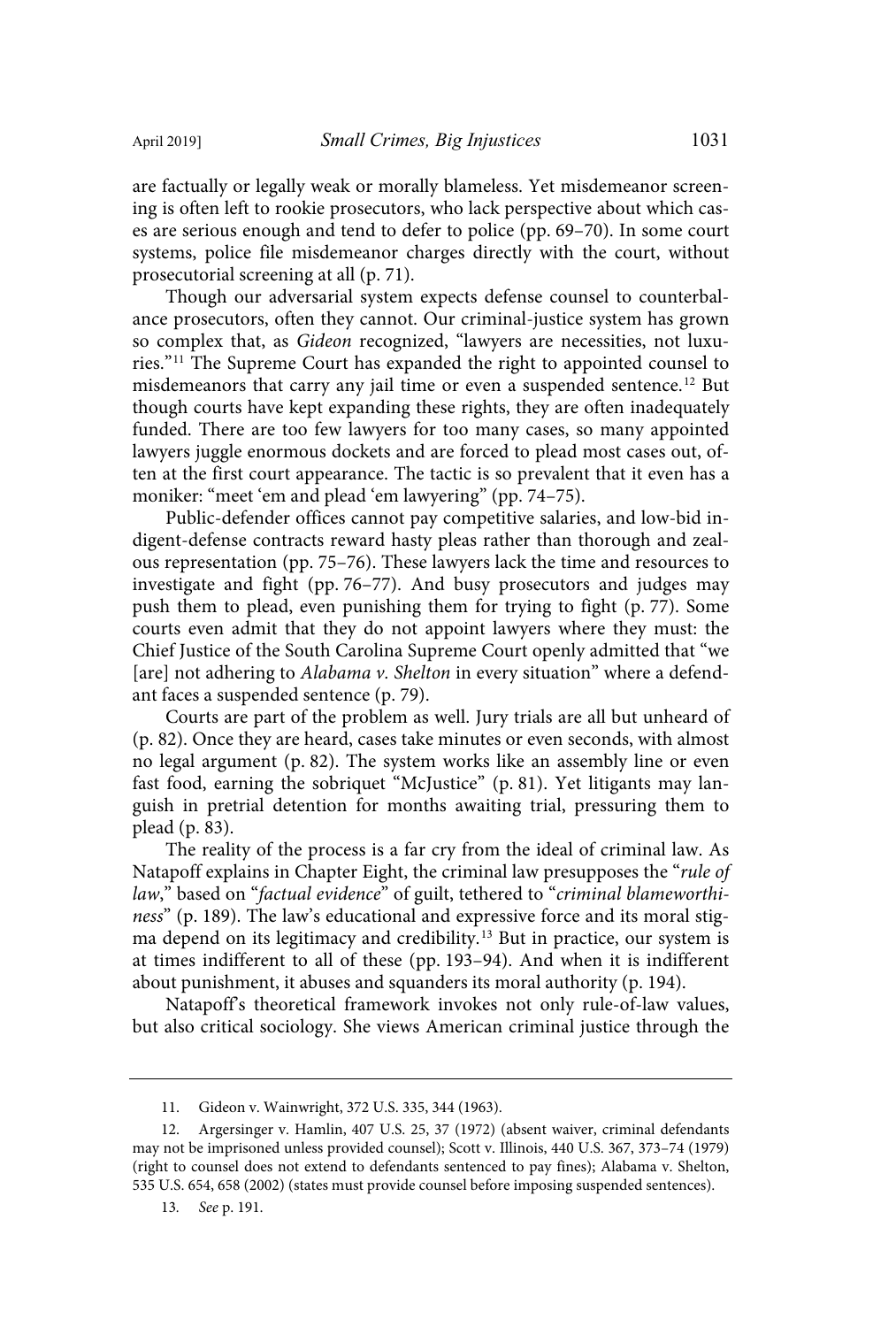lens of David Garland's The Culture of Control, Jonathan Simon's Governing Through Crime, Loïc Wacquant's Punishing the Poor, and Michelle Alexander's The New Jim Crow (p. 196). On this view, much of criminal justice can be reduced to "the criminalization of poverty" (p. 200). Though heartfelt and well-written, Natapoff's polemic on this point is unlikely to persuade anyone who is not already persuaded. At bottom, it adopts an ecological account of crime that blames society and the environment for individuals' decisions to commit crimes. Even if she would not absolve wrongdoers from their wrongful choices, in places her rhetoric suggests that blame and free will are beside the point. That suggestion is in tension with her argument elsewhere that our system has drifted away from blameworthiness and needs to put it front and center once again (p. 190).

Natapoff is on firmer ground calling America to live up to its democratic ideals. She is somewhat ambivalent about the consequences of democracy, in places fearing localism and racism (pp. 202–04). Regardless, she is right that the use of criminal justice to raise revenue not only subordinates the poor, but also works as a hidden, de facto tax system (pp. 204–06). The system is hardly transparent or accountable. So voters cannot understand what is happening, let alone hold officials responsible and demand change. And worst of all, she charges, the misdemeanor system's betrayal of its principles pervasively risks wrongfully convicting America's "most vulnerable citizens" (p. 208).

Criminal-justice professionals may be far too busy to appreciate the realities to which they have grown inured. By zooming the lens out, Natapoff prompts them and us to reflect on the gulf between our ideals of democracy, law, and justice, and the bureaucratic reality that too often takes precedence. And of all the realities she exposes, none is more troubling than the system's too-frequent indifference to innocence.

#### III. INNOCENCE

By cutting corners, the misdemeanor system imperils the innocent. It puts processing huge quantities of cases ahead of ensuring the quality and accuracy of justice in each case. Though criminal-justice professionals do not seek to convict the innocent, the system does not do enough to confirm guilt. It focuses too much on rushing each case along and checking it off the list. And its inherent pressures lead many defendants, innocent and guilty alike, to plead guilty. The system's indifference to innocence is the focus of Chapter Four.

Natapoff opens the chapter with the story of Jack Ford (pp. 87–88). His girlfriend told him they could crash at a house, so he wasn't worried. But the house's irate owner begged to differ. He called the police and had Ford charged with fourth-degree burglary. Ford had a promising defense: if he did not know his entry was unauthorized, he could not be guilty. But Ford could not afford to make bail, so he spent a month in jail awaiting trial. He rejected a plea offer and insisted on his day in court, but on the trial date the judge granted a postponement to give the government more time to find its only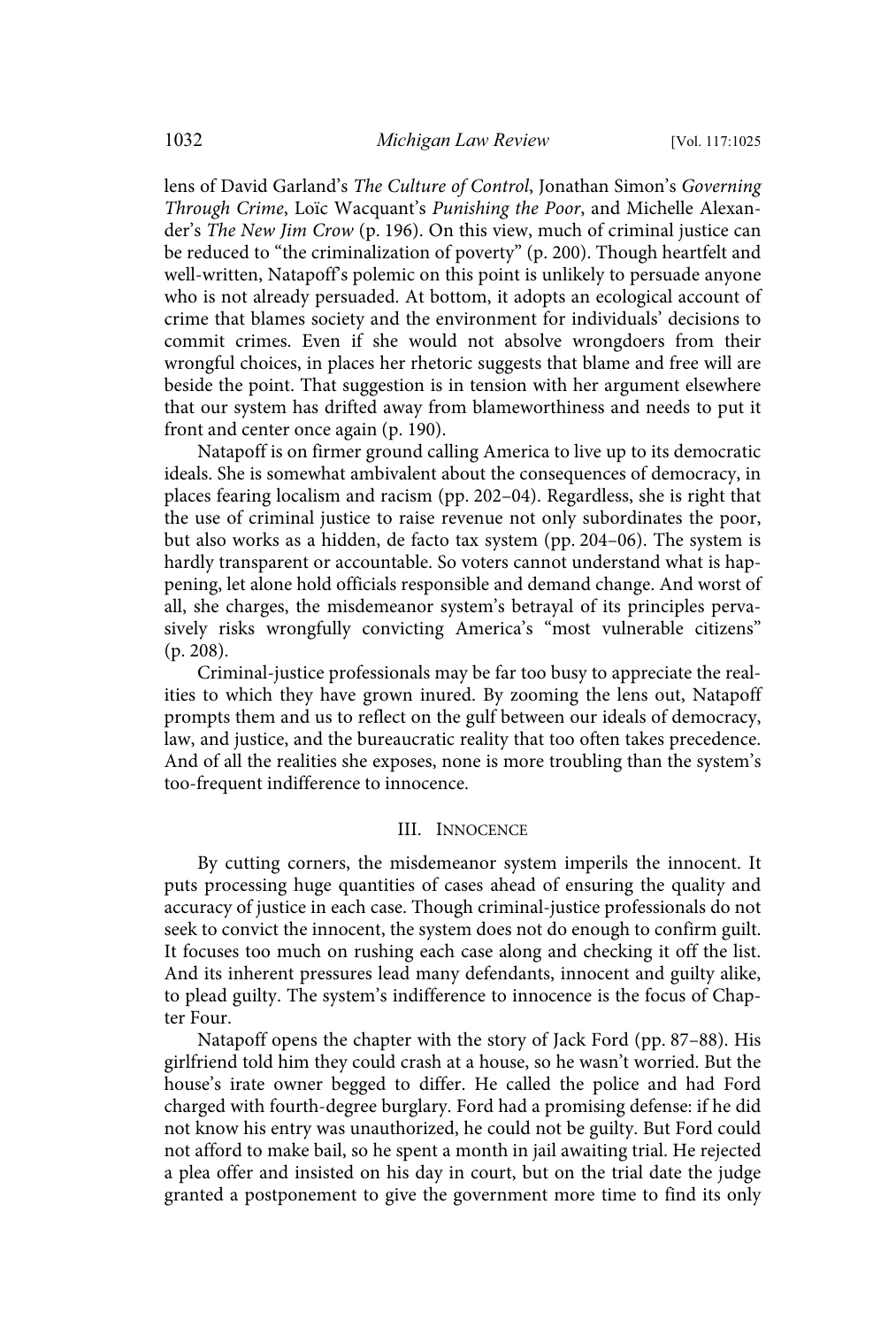witness. So rather than staying in jail even longer to vindicate his innocence, Ford pleaded guilty in exchange for time served.

We do not know, and cannot know, how many innocent people plead guilty. That is especially true of misdemeanors, where we usually lack DNA or similar forensic evidence that would conclusively prove guilt. "Wrongful convictions are inherently invisible because they represent a breakdown of the very process that is supposed to reveal whether a person is guilty or not" (p. 89). But Natapoff does a fine job of sketching out the various forces that probably result in far too many wrongful misdemeanor convictions.

A great example of the forces at work is pretrial detention. Administratively, pretrial detention ensures that defendants appear in court. But, as in Ford's case, its side effect is to induce those same defendants to jump at pleas. Pretrial detention is of course necessary to protect the public and witnesses from dangerous defendants who might commit new crimes or threaten witnesses. It is also used to keep defendants from fleeing. But those fears are weakest in misdemeanor cases, which are usually nonviolent and where the stakes are lowest. And the cost to innocence is considerable. Natapoff relates the story of Amy Albritton, whose three weeks in pretrial detention cost her her job and her home (pp. 91–92).

Albritton's case involved another common problem: flawed forensic evidence. She pleaded guilty after a field drug test reported that a crumb on the floor of her car was cocaine. She spent weeks in jail, got evicted from her apartment, and lost her job. But field tests are inadmissible because they are unreliable. Long after she left jail, a Houston lab technician tested the crumb and found no drugs. Albritton was lucky that the District Attorney's Office went to the trouble of exonerating her (p. 92). Prosecutors rarely do so. Compounding the problem is a breakdown in adversarial testing: too often, overburdened defense lawyers do not challenge dubious forensics.

Inaccurate computerized databases are another factor (pp. 94–97). Criminal-record databases may report that a suspect is a felon (and so may not possess a gun) even if his conviction has been expunged or sealed (p. 96). Driving-record databases may inaccurately show that driver's licenses have been suspended or revoked (p. 96). Information may be old, incomplete, or just wrong. Error rates are surprisingly high, sometimes 35 percent to 50 percent (p. 96).

Aggressive policing, Natapoff argues, contributes to the problem too (pp. 98–103). Instead of responding to public complaints, ordermaintenance or broken-windows policing proactively enforces broad trespassing and loitering laws. These charges often rest on the police officer's word and lack independent evidence that the suspect was not authorized to be where he was. According to Natapoff, they also fall disproportionately on minority suspects (pp. 106–08). Police, she argues, often seem driven to pump up their arrest numbers, sometimes by explicit arrest quotas and sometimes by informal expectations (pp. 101–02). Quantity of stops and arrests can thus take precedence over quality.

The system does have a series of screens for accuracy, but Natapoff argues that they are not nearly enough (pp. 104–06). Some cases are dismissed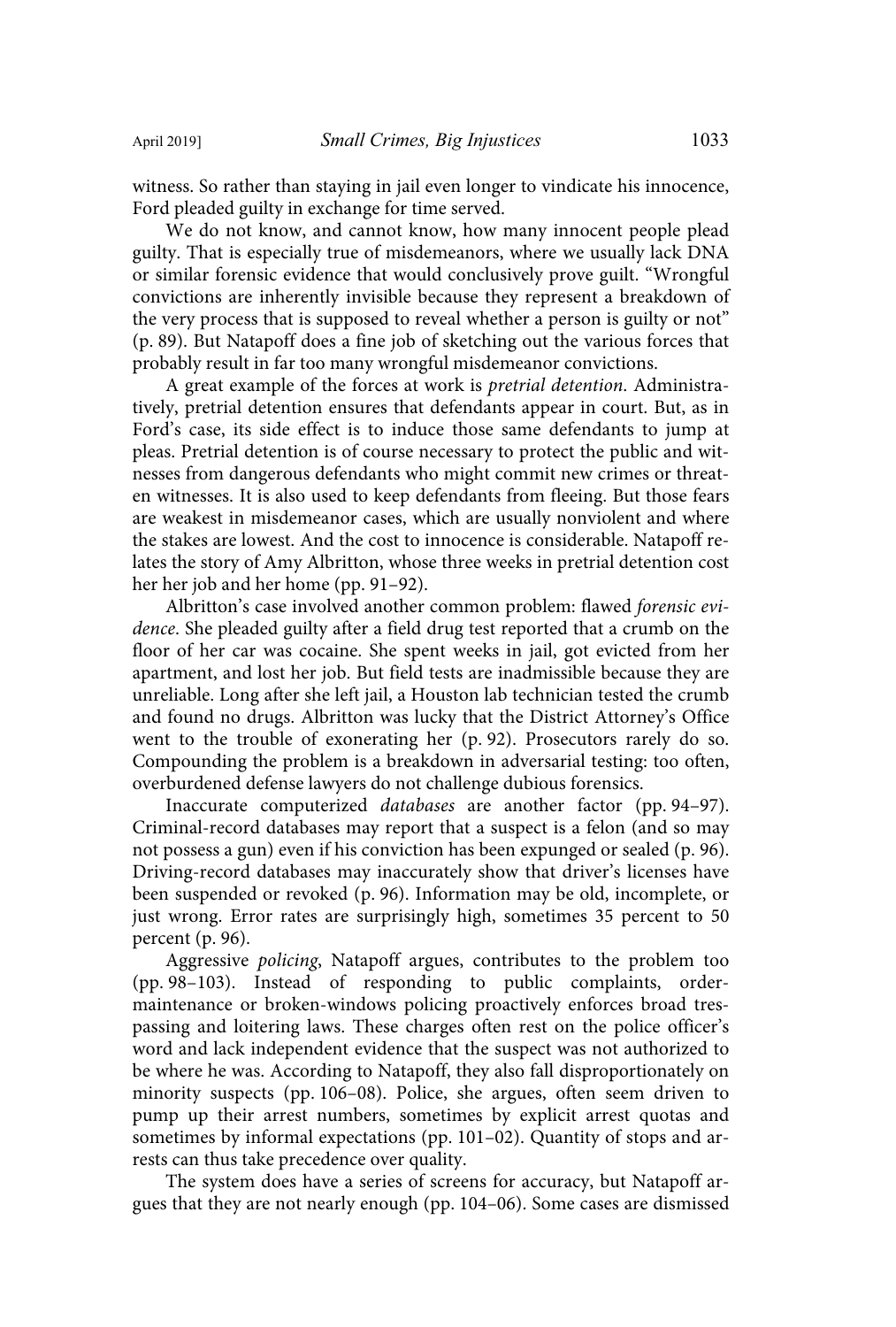on initial review at central booking, while more are nolled (dismissed) by prosecutors in court. As a result of these screens, huge fractions of low-level charges are dismissed: in Baltimore, probably half or more (pp. 104–05). Aggressive public defenders may do their best, but even that may not be enough to counteract the huge volumes and strong pressures to plead (pp. 105–06).

Perhaps the biggest villain in this story is plea bargaining. Natapoff notes that more than 95 percent of misdemeanor convictions result from guilty pleas (p. 109). We no longer expect trials to test the strength of the evidence in more than a handful of cases. The expectation that cases will end in pleas invites sloppiness. And it gives police and prosecutors easy ways to claim victory and go home, instead of facing embarrassing losses at trial.

I have already discussed how plea bargaining works hand-in-glove with pretrial detention to make vindicating one's innocence more costly than admitting guilt in exchange for time served. Plea bargaining also short-circuits the democratic checks with which Natapoff is rightly concerned. It hides cases, avoiding press and public scrutiny in open court. And too often, it lies about cases as well. Charge-bargaining and fact-bargaining put almost everything about a case up for grabs. The resulting deal can be factually dishonest or misleading about what the defendant did (p. 109). Sentences can depend not only or even primarily on guilt or on blameworthiness, but on willingness to cut a deal. The pressures and inducements to plead, like pretrial detention, are enormous. Albert Alschuler, with hyperbole, describes the process as "a nearly perfect system for convicting the innocent."<sup>14</sup>

It seems hard to believe that innocent defendants would ever plead guilty. But the National Registry of Exonerations has documented more than three hundred such guilty pleas by innocent defendants (p. 110). The pressures that innocent defendants face make it rational for some of them to plead guilty. Most of these exonerations are in the most serious cases, which garner the most attention and have the greatest adversarial safeguards. We can only guess the size of the submerged base of the iceberg. Amy Albritton's case was exceptional: there are hardly any exonerations in misdemeanor cases, in part because there is rarely forensic evidence and many innocence projects and conviction integrity units focus their efforts on more serious cases (p. 111).

As Natapoff observes, plea bargains can also sweep police misconduct under the rug (p. 110). That should trouble us. The criminal-justice system is supposed to have feedback loops. Trials, especially acquittals, alert the public to how well law enforcement is doing its job. And even under modern immunity doctrines, tort suits let citizens hold police officers accountable, at least when they violate clearly established law.<sup>15</sup> So police and prosecutors

<sup>14.</sup> P. 89 (quoting Albert W. Alschuler, A Nearly Perfect System for Convicting the Innocent, 79 ALB. L. REV. 919, 919 (2016)).

<sup>15. 42</sup> U.S.C. § 1983 (2012); see also Harlow v. Fitzgerald, 457 U.S. 800, 818 (1982); Bivens v. Six Unknown Named Agents of Fed. Bureau of Narcotics, 403 U.S. 388, 389 (1971); Monroe v. Pape, 365 U.S. 167, 172 (1961).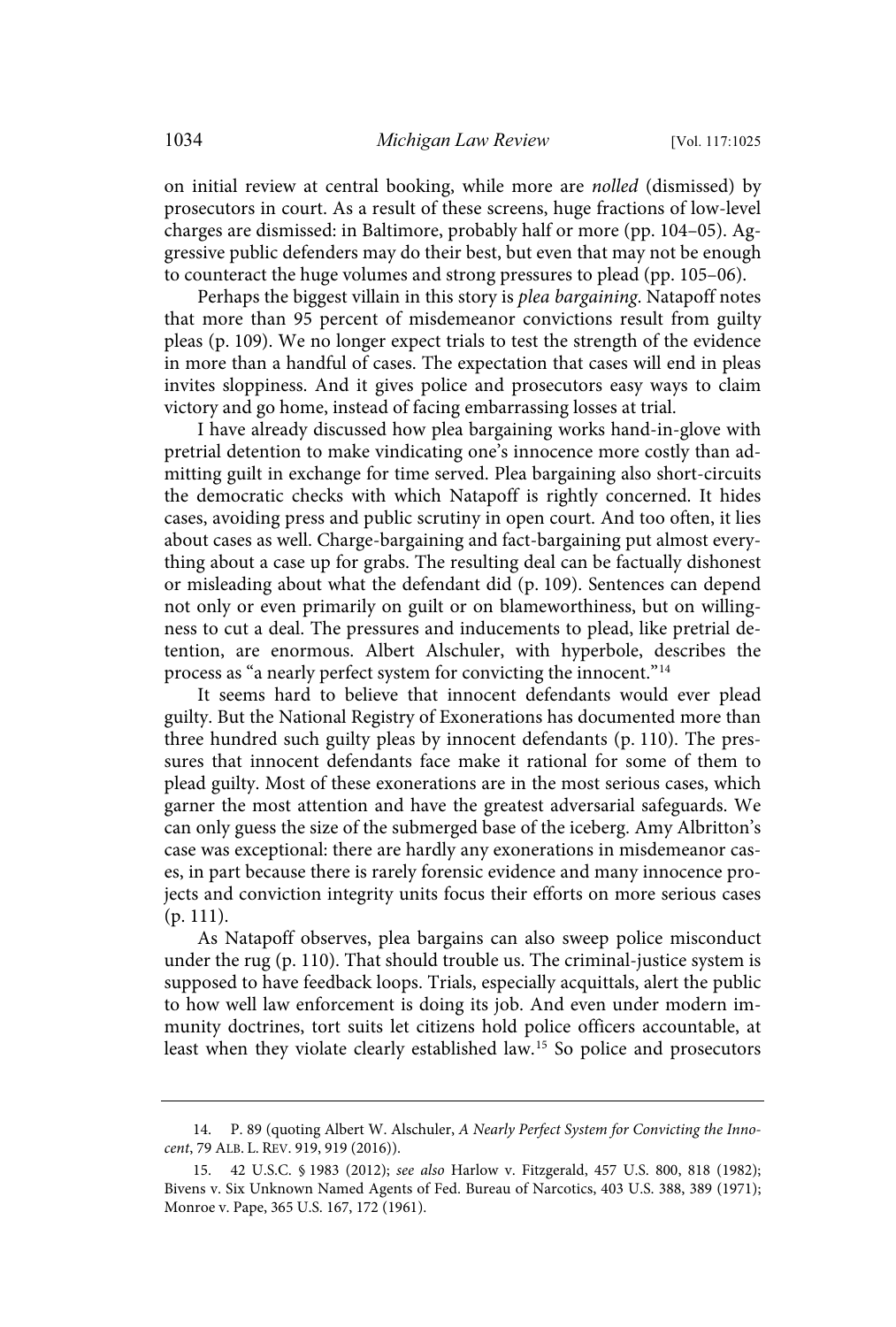should feel public pressure not to violate citizens' rights. But bargaining subverts this process, hiding troubling misconduct.

Its invisibility is perhaps the most frustrating problem of plea bargaining and the misdemeanor convictions it produces. The hidden, insular system endangers innocence. And it also endangers democratic control of criminal justice. One of Natapoff's signal contributions is bringing these intertwined pathologies to light.

## IV. INEQUALITY

In a pair of chapters, Natapoff details how misdemeanor enforcement falls hardest on poor persons and racial minorities. Money is the topic of Chapter Five, which opens with the gripping story of how criminal-justice debt has dominated the life of Qiana Williams over the last two decades (pp. 113–15). Natapoff movingly relays how a poor woman's inability to pay her traffic tickets can have ripple effects, costing her her job, her home, and her education.

Natapoff's broader point is that money and wealth effects pervade criminal justice. Criminal-procedure scholars are sadly familiar with how the underfunding of indigent defense counsel, and poor people's inability to make bail, hobble the defense of their criminal cases. But Natapoff focuses instead on another aspect of poverty that is perhaps more shocking: the abuse of criminal-justice fines and fees to raise revenue, and the harsh impact upon those too poor to pay them. It is, she argues, a regressive tax scheme that forces low-level offenders to pay for the criminal-justice system (p. 116).

To collect unpaid fines and fees, many states suspend poor people's driver's licenses, which in turn causes the poor to lose their jobs or else commit the crime of driving with a suspended license (pp. 121–22, 124). And misdemeanor arrests or convictions harm poor people's job prospects, credit, public housing, and financial aid (p. 123).

The resulting fines and fees make poor people even poorer (pp. 127–28). They can even result in "the new debtors' prison" when defendants are jailed for failing to pay their fines and fees (p. 128). These fees can accumulate while inmates are jailed, especially if the jail charges them fees for room, board, and medical care, as many do (pp. 129–30). Judges are supposed to ensure that defendants are not jailed for being too poor to pay, but rather only if they willfully refused to pay (p. 139). But, Natapoff implies, judges often fail to distinguish willful refusal to pay from simple poverty.

The deeper problem is one of financial incentives. Too many scholars focus only on private companies' profit motives, but Natapoff shows that the same pressures are at work in the public sector. The profit motive certainly drives private prison companies and the bail-bonds industry's resistance to bail reform, but it drives public enforcement as well (pp. 136, 145). Many states' and cities' budgets depend on tens of millions of dollars in revenue from fines and fees (pp. 132–33). The Conference of State Court Administrators has gone so far as to suggest that some courts have been turned into "a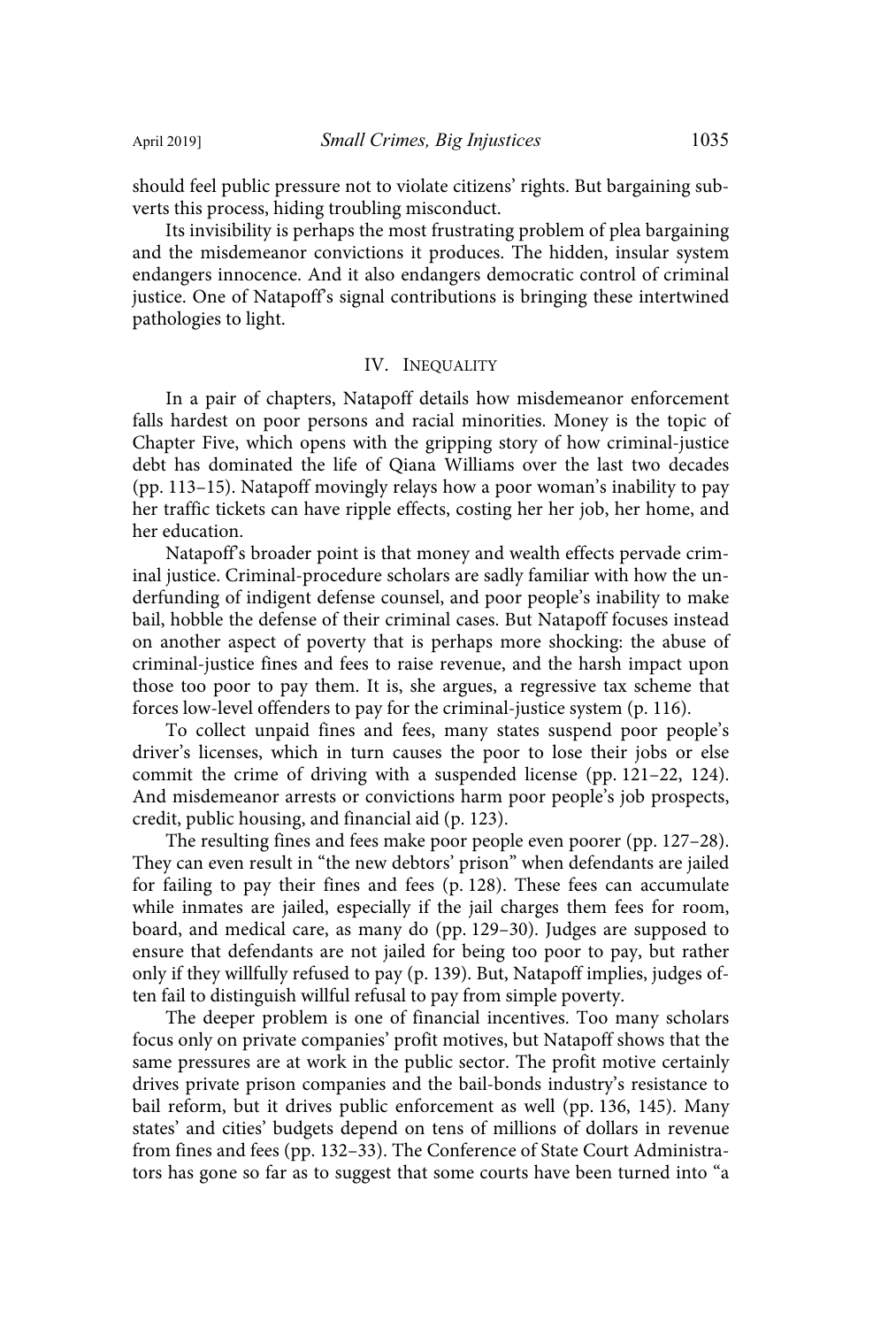collection agency for executive branch services" that effectively collect "an alternate form of taxation."<sup>16</sup>

In one stark example, the Department of Justice's scathing 2015 report found that the profit motive drove overenforcement: "Ferguson's law enforcement practices are shaped by the City's focus on revenue rather than by public safety needs."<sup>17</sup> Because criminal fines and fees composed about a fifth of the city's annual budget, city officials prodded police to make arrests and issue tickets to raise revenue. So "many officers appear[ed] to see some residents, especially those who live[d] in Ferguson's predominantly African-American neighborhoods, less as constituents to be protected than as potential offenders and sources of revenue."<sup>18</sup>

Governments' profit motive corrupts criminal enforcement, especially for the lowest level of crimes. We prosecute serious felonies because they are wrong and harmful, not because they are profitable. But current low-level enforcement is not always tethered to the four traditional justifications for punishment: retribution, deterrence, incapacitation, and rehabilitation/reform. On Natapoff's public-choice account, the enforcement bureaucracy has taken on a life of its own, seeking to preserve and pay for itself as well as turning a profit (p. 146). These pervasive financial incentives dilute the core reasons why we punish (pp. 143–44). That procedural injustice corrodes the system's legitimacy. And even if there is no conscious animus against poor people, the system preys on the weakest and most vulnerable members of society, trapping many in lifelong debt and poverty (p. 146).

Similarly depressing is Chapter Six, where Natapoff explores the role of race. She acknowledges "a kind of chicken-and-egg problem" with disentangling whether high arrest rates for black defendants reflect discrimination or crime rates (p. 155). Surveying the evidence, she finds that higher crime rates explain arrest rates for murder, robbery, and the like, but disparities in lower-level criminal arrests appear to reflect "police overenforce[ment of] minor offenses against black people and in black neighborhoods" (p. 155). Yet later in the same chapter, she complains of underenforcement in minority communities (pp. 165–66). She tries to reconcile these two strands by suggesting that minority communities suffer simultaneously from underenforcement of serious criminal laws and overenforcement of minor criminal laws (p. 166). But police might feel caught in a no-win bind, suspected of discrimination no matter what they do. In fairness, Natapoff is careful to make clear that her account does not depend on conscious racial bias, but rather implicit bias (pp. 159–60).

<sup>16.</sup> P. 133 (quoting CARL REYNOLDS & JEFF HALL, CONFERENCE OF STATE COURT ADM'RS, 2011-2012 POLICY PAPER: COURTS ARE NOT REVENUE CENTERS 1, 9 (2012), https://csgjusticecenter.org/wp-content/uploads/2013/07/2011-12-COSCA-report.pdf [https://perma.cc/Z7LF-4XDX]).

<sup>17.</sup> P. 133 (quoting CIVIL RIGHTS DIV., U.S. DEP'T OF JUSTICE, supra note 6, at 2).

<sup>18.</sup> P. 133 (quoting CIVIL RIGHTS DIV., U.S. DEP'T OF JUSTICE, supra note 6, at 2).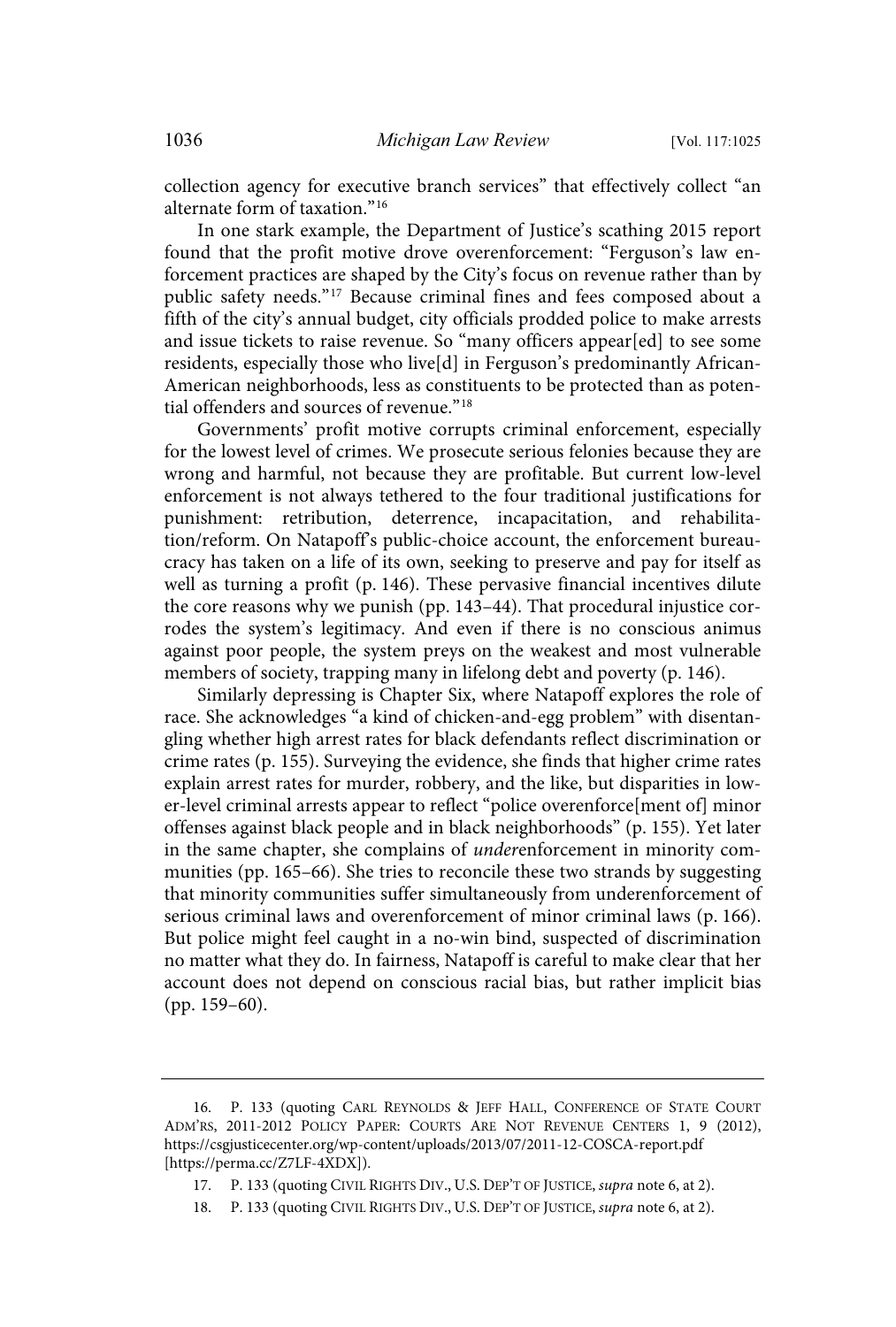These pervasive statistical disparities sap the criminal-justice system's legitimacy in the eyes of minority communities. Young black men fear that police will single them out because of their race, even for non-crimes like driving while black (pp. 161–62). Criminal records ruin black men's prospects of landing a job (p. 164). And the "contemptuous, dehumanizing" misdemeanor process threatens the rule of law and the promise of equal justice under law (pp. 169–70). The government communicates a message of disrespect, "an undemocratic slap in the face" of the poor and the powerless (pp. 169–70). Race and poverty, as she notes, are intertwined. And both inequalities call out for reform.

### V. REFORM

Scholarly books about criminal justice do not tend to have happy endings. It is far easier to diagnose the problems than to fix them. Almost everybody seems to agree that the system is broken but disagree about how and why one could possibly fix it. Nevertheless, Natapoff strives valiantly to show what needs to be changed and how we could do so. Few readers will agree with all she says, but all will profit from following her vigorous critique and calls for reform.

Most importantly, Natapoff argues, we must change how we think about the misdemeanor system. Minor offenses matter, and we need to reconsider how we handle them and why they merit criminal arrest, prosecution, and punishment in the first place (pp. 214–15). In her view, many misdemeanors are blameless and harmless, plus too many convicted defendants are actually innocent (p. 215). And once we look at them head-on, the crushing punishments, criminal records, and practical consequences of arrests and convictions are disproportionate to the minor harms (p. 216).

Misdemeanor enforcement, in Natapoff's view, exemplifies governmental overreach. Historically, she asserts, the misdemeanor system has served as a tool of social control, "as a way of marking young black men and locking up the vulnerable" (p. 218). (That social-control critique is developed at greater length in Issa Kohler-Hausmann's new book Misdemeanorland, which complements Natapoff's.)<sup>19</sup> But its breadth offers a glimmer of hope that voters might come to understand "there but for the grace of God go I" and feel a stake in reforming the system (p. 217).

Natapoff proposes a series of principles to drive reform. First, we must shrink the system, to criminalize fewer wrongs and arrest and prosecute fewer people (pp. 228–33). One key challenge, though, is that police and prosecutors often measure their successes by counting up their arrests and convictions (pp. 231–32). Prosecutors need to screen out cases more aggressively, using experienced prosecutors to train newbies and counteract their tendency to overvalue minor cases (p. 233).

<sup>19.</sup> ISSA KOHLER-HAUSMANN, MISDEMEANORLAND: CRIMINAL COURTS AND SOCIAL CONTROL IN AN AGE OF BROKEN WINDOWS POLICING (2018).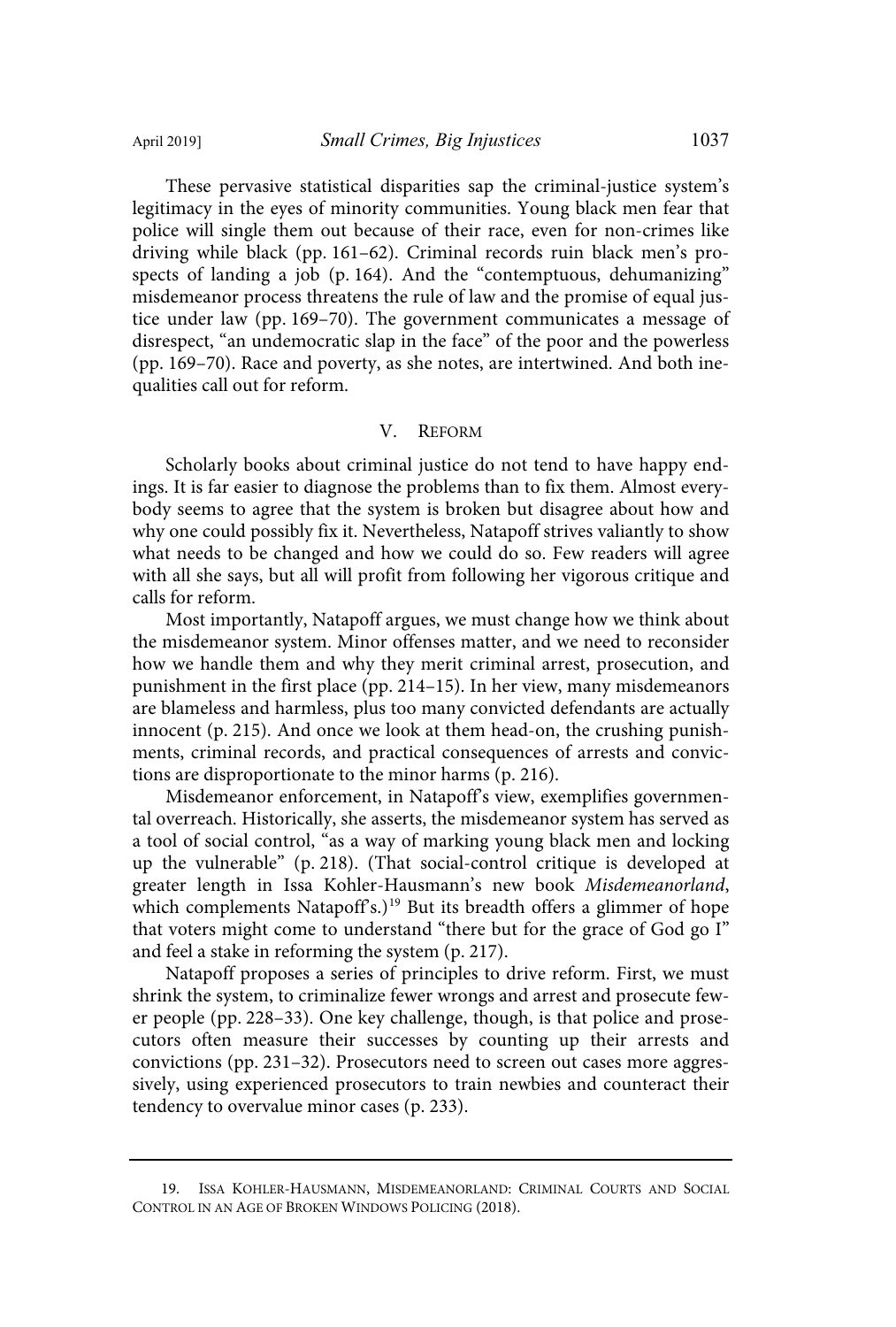Second, the misdemeanor system must use jail more sparingly. At the front end, it should break its reliance on money bail. On the back end, it should punish fewer offenses with jail and stop using jail to enforce payment of fines and fees (p. 234). Natapoff calls this use of jail "the debtors' prison model" (p. 234). Locking up fewer people is a key part of reducing the system's impact on people's lives.

Third, the system must punish less. It could divert more cases out of the system, lower fines and proportion them to defendants' income, and eliminate fees for the poor (pp. 236–37). It could also seal and expunge criminal records, though Natapoff astutely notes how poorly those measures fare at putting the genie back in the bottle (p. 238). And it could stop suspending driver's licenses as a way to enforce fines and fees or to punish non-driving crimes (p. 238).

Fourth, the system has to kick the habit of using fines and fees as hidden taxes. Governments must stop relying on fines and fees for their budgets (p. 239). That critique dovetails with criticisms from both the Left and the Libertarian Right of how financial incentives drive abuse of civil forfeiture laws (though Natapoff does not discuss this parallel).<sup>20</sup> To the surprise of many, the popular backlash against excessive forfeitures, coupled with litigation, has created political pressure to rein in prosecutors and police.<sup>21</sup> Perhaps the same could happen if the public knew as much about misdemeanor fees.

Fifth, the system needs to change its culture of disrespect and lawlessness. All the actors need to treat misdemeanors seriously, acknowledging that they matter (pp. 240–42). Sixth, the public needs more information about how the system works (pp. 242–43). If voters knew all that was being done in their names, they might perhaps be scandalized. And finally, people in our democracy need to fight for change. While inertia is powerful and change is hard, it is possible (pp. 243–45).

<sup>20.</sup> For a critical survey of civil forfeiture laws, see DICK M. CARPENTER II ET AL., INST. FOR JUSTICE, POLICING FOR PROFIT: THE ABUSE OF CIVIL ASSET FORFEITURE (2d ed. 2015), https://ij.org/wp-content/uploads/2015/11/policing-for-profit-2nd-edition.pdf [https://perma. cc/3BTB-CMLC]. Many scholars have also critiqued civil forfeiture. See, e.g., Eric Blumenson & Eva Nilsen, Policing for Profit: The Drug War's Hidden Economic Agenda, 65 U. CHI. L. REV. 35, 44 (1998); Stefan B. Herpel, Toward a Constitutional Kleptocracy: Civil Forfeiture in America, 96 MICH. L. REV. 1910, 1923–26 (1998) (book review); Vanita Saleema Snow, From the Dark Tower: Unbridled Civil Asset Forfeiture, 10 DREXEL L. REV. 69 (2017).

<sup>21.</sup> Public backlash and a class-action lawsuit led Philadelphia to pare down its civil forfeiture program. Under a settlement agreement, the city limited the circumstances in which officials can seize property and submitted itself to greater judicial oversight. See Chris Palmer, Philly Agrees to Overhaul Civil Forfeiture Program to Settle Lawsuit, PHILA. INQUIRER (Sept. 18, 2018), http://www2.philly.com/philly/news/crime/philadelphia-civil-forfeiture-programsettlement-consent-decree-larry-krasner-seth-williams-mayor-kenney-20180918.html [https:// perma.cc/6CU8-B4VH]. Public criticism has also forced several states to all but eliminate their civil forfeiture programs. For a comprehensive overview of such efforts, see JASON SNEAD, THE HERITAGE FOUND., AN OVERVIEW OF RECENT STATE-LEVEL FORFEITURE REFORMS (2016), https://www.heritage.org/crime-and-justice/report/overview-recent-state-level-forfeiturereforms#ftn7 [https://perma.cc/A2G3-XL89].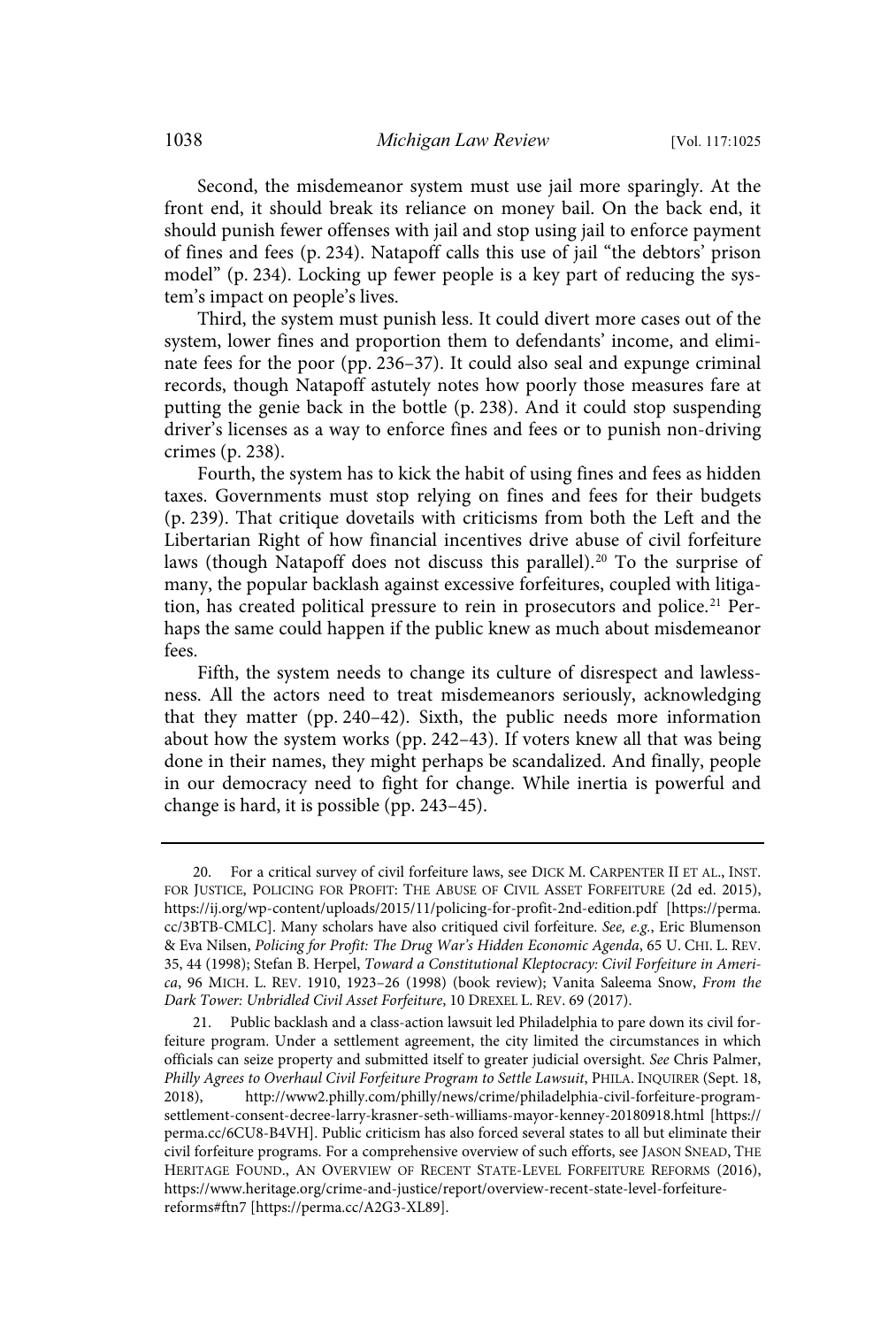Throughout this lucid and passionate account, Natapoff is too honest and clear-eyed to simply wish away what are tangled thickets. Her realism, however, is shot through with unresolved tensions, as every suggestion has a problem and a natural rejoinder. That is hardly a reason not to reimagine the system and to propose a series of reforms. It is, however, a cautionary lesson about how difficult it is to fix things. And it suggests, in my view, perhaps a very different set of solutions from the ones that Natapoff favors.

Natapoff is certainly right that we funnel too much minor nuisance and disorder and too many people into the criminal-justice system at too high a financial and human cost. What has changed over time is that many of the mediating institutions of society, from families to schools to churches to neighborhoods, have weakened. Nongovernmental institutions inculcate civic virtue and prevent or restrain crime, so earlier generations did not have to rely so much on police surveillance and force. But informal social constraints on wrongdoing and disorder have weakened, and criminal justice is less of a backstop than it used to be and perhaps should again be.

It may well be wise for the system to reduce its appetite and ambition, being more humble about the costs it imposes and the limits of governmental coercion. But that is a decision for voters, many of whom understandably want more safety, more security, more orderliness, and more usable public spaces. On that point, many voters in many communities might take issue with Natapoff's implicit denigration of misdemeanor enforcement. Petty thefts, vandalism, even public urination are noxious if not threatening. Even so-called victimless crimes like prostitution and drug sale and use harm neighborhoods, at least when done in public spaces; few of us feel comfortable letting our children grow up around such public nuisances. It is fine to argue that enforcement goes too far and that zero tolerance is a dangerous fantasy. But Natapoff overcorrects, seeming to imply that the only misdemeanors that really harm others and really deserve criminal enforcement are drunk driving and domestic abuse, the two examples she keeps repeating, and probably a few others like simple assault and battery.

Relatedly, Natapoff seems to understate defendants' personal responsibility. Of course innocent defendants deserve no punishment, and Natapoff adroitly highlights many cases in which punishment is excessive. But the better objection is not that defendants are blameless or that blame is beside the point, but that punishment is disproportionate to their often-minor blameworthiness. Though she does not rely on it, retributivism powerfully supports Natapoff's more modest claims, because the punishments should fit the crimes but do not.

Natapoff's story would play out differently through a retributive lens. But she is ambivalent about moralizing. That is in part because police and politicians have used moralism to justify harshness. But the pendulum swings both ways, and now the language of retributive morality is perhaps the best way to explain why punishments go too far without seeming to exonerate or exculpate wrongs. In other words, Natapoff's brief on the side of defendants risks being a political football, lauded by the Left but assailed by the Right—whereas a focus on retributive proportionality might do better at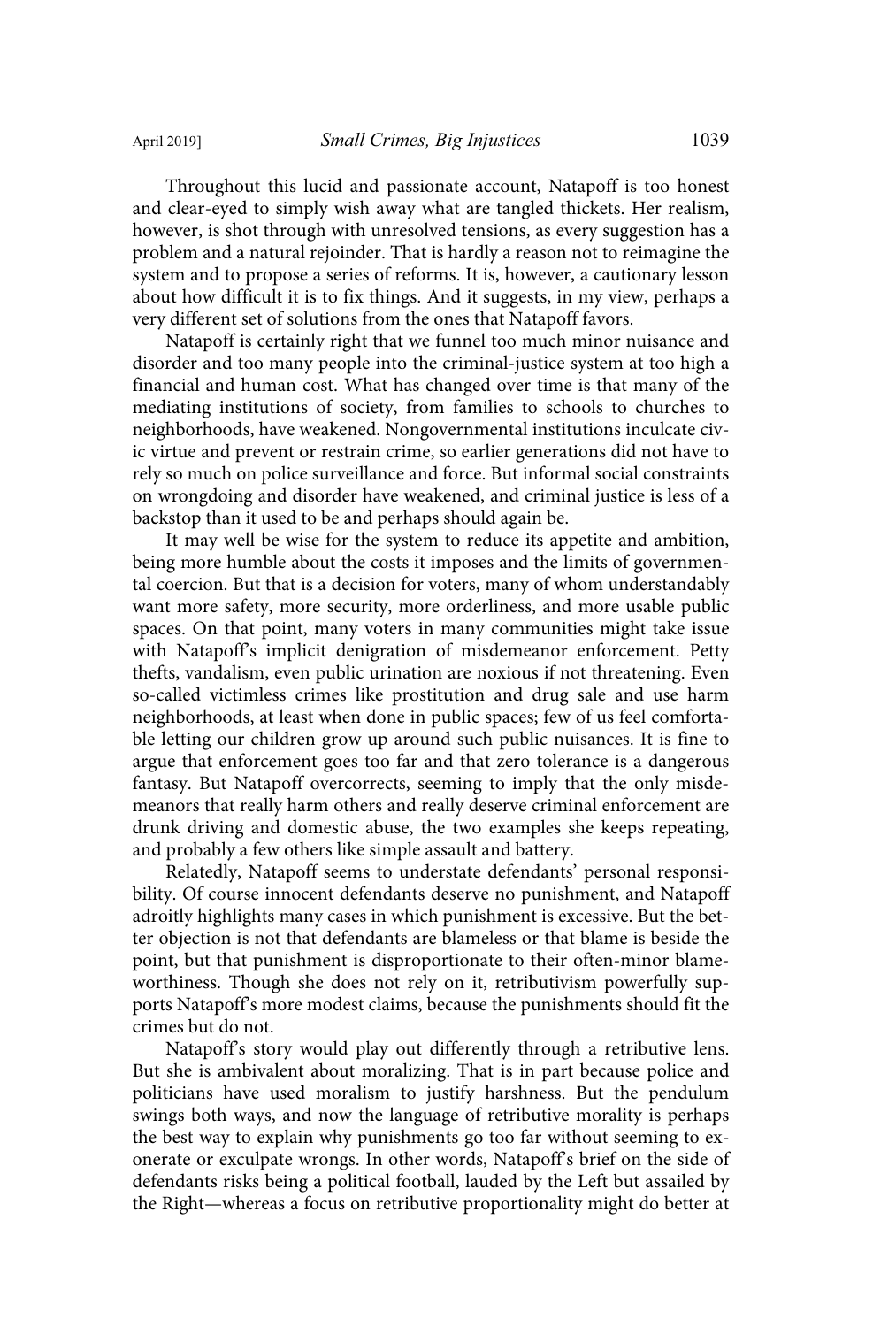bringing both sides together. Most people can see the wisdom in making the punishment fit the crime. And most would agree that minor wrongdoers should not risk losing their jobs and homes, becoming unemployable, and remaining saddled with unpayable fines and fees. The idea of paying one's debt to society is a powerful one, and it means that one must be able to redeem oneself.

Natapoff's ambivalence about moralism informs her ambivalence about populism. In places, she lauds social movements and experiments that have made criminal justice smaller, fairer, more humane, and less burdensome. But elsewhere she mistrusts the public's indifference and racial biases. She is at least as skeptical of criminal-justice professionals too, whose culture, financial incentives, and bureaucratic indifference inure them to injustice. But her heroes seem to be the outstanding prosecutors, public defenders, and judges with whom she worked as a federal public defender, showcasing that the adversarial system can live up to its ideals in practice (pp. 248–50). While inspiring, these stories are hardly a recipe for realistic systemic reform.

I would lay more of the blame at the feet of bureaucratization. Most of the pathologies Natapoff describes flow naturally from a bureaucratic mindset that exalts quantity above quality. She imagines that repealing certain criminal laws and taking in fewer cases might lead to more justice for each one (p. 229). But Darryl Brown has shown that repealing criminal laws in practice does little to reduce the system's footprint.<sup>22</sup> And the late Bill Stuntz and I have both catalogued the relentless hydraulic pressures that push all actors toward prosecuting as many cases as they can and then plea bargaining them all out. $23$ 

In places, Natapoff explains how bureaucratic incentives distort matters. She is rightly harsh on how financial incentives distort criminal justice.<sup>24</sup> In a few places, she also notes how evaluating police on arrest statistics and prosecutors on conviction statistics pushes them to maximize those statistics, without too much attention to the consequences.<sup>25</sup> Thus, she is appropriately cautious about many popular reforms, noting that they can have unintended consequences such as widening the net and sweeping more people into the system. For example, by making cases "cheaper and easier to process," diversion programs can unintentionally encourage prosecutors to take in more minor cases (p. 219).

These bureaucratic flaws are arguably central to the entire problem. The insular bureaucracy naturally grows insensitive to retributive proportionality, perceived fairness, procedural justice, and the like. Defendants and vic-

<sup>22.</sup> Darryl K. Brown, Democracy and Decriminalization, 86 TEX. L. REV. 223 (2007).

<sup>23.</sup> See STEPHANOS BIBAS, THE MACHINERY OF CRIMINAL JUSTICE 40-48 (2012); William J. Stuntz, Plea Bargaining and Criminal Law's Disappearing Shadow, 117 HARV. L. REV. 2548, 2554–56 (2004); William J. Stuntz, The Pathological Politics of Criminal Law, 100 MICH. L. REV. 505, 533–38 (2001).

<sup>24.</sup> See pp. 239-40.

<sup>25.</sup> See pp. 59, 101-02, 146.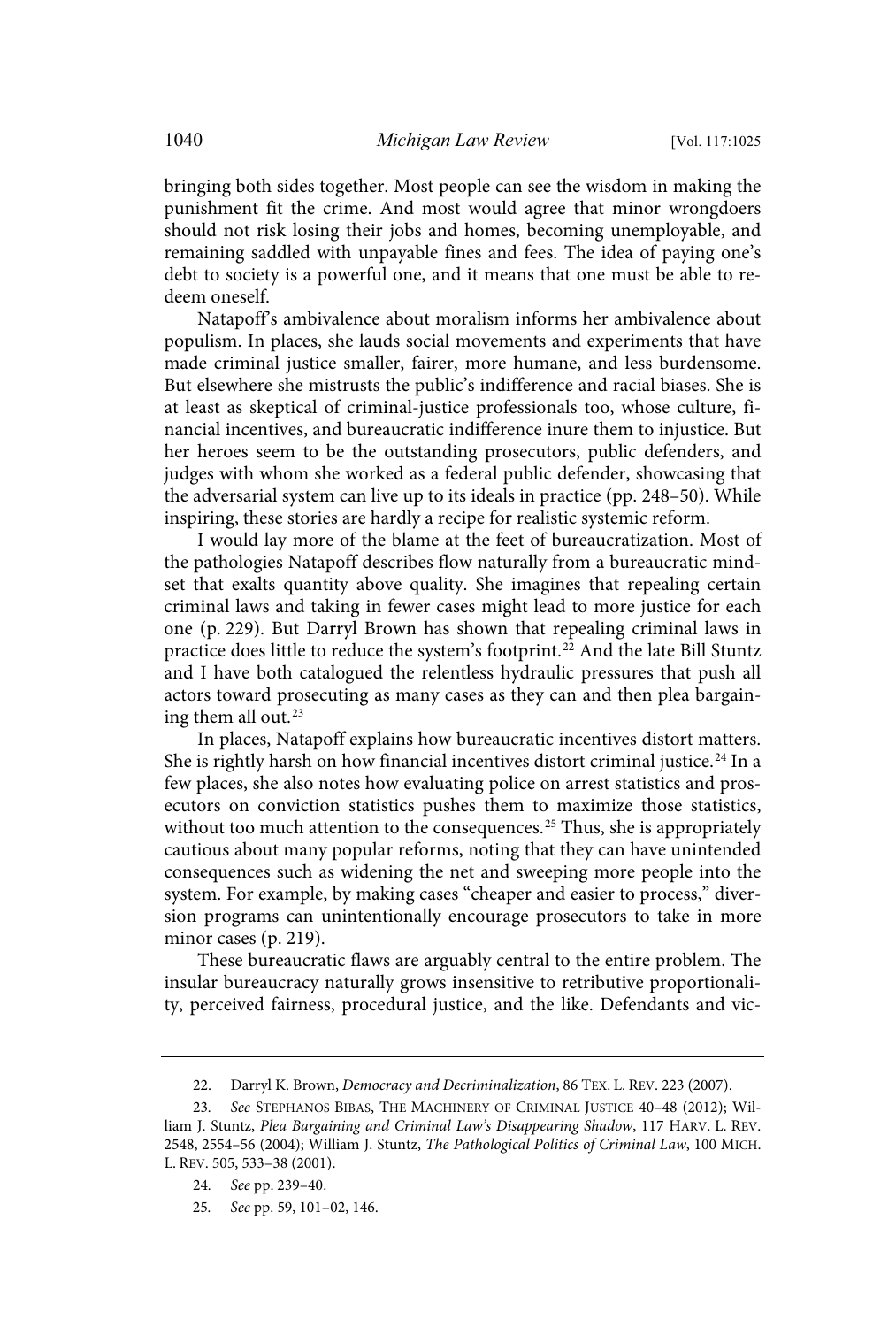tims have too little say and receive too little regard. Perhaps what the system needs is not less populism but more, at least the right kind and in the right places and ways.

Natapoff's book almost never mentions the jury. That is understandable, because few misdemeanors carry the right to a jury trial.<sup>26</sup> And trials have become rare, even in very serious cases. But arguably, many of the pathologies in misdemeanor justice are linked to its opacity and its insulation from popular participation. We cannot provide juries for misdemeanors. But perhaps there could be more jury-like oversight of charging, plea, or sentencing decisions, or at least more public scrutiny.<sup>27</sup>

Populism could work well through localism. Natapoff recognizes the need for localism and in places comes close to embracing it. Our country is vast, and our criminal-justice systems are many, fragmented, and varied. Though many scholars instinctively distrust localities, Natapoff sees their bottom-up role as both inevitable and desirable, letting them try out creative experiments (pp. 226–27). Social entrepreneurs are, for instance, experimenting with alternatives to cash bail and with electing reform-minded district attorneys.<sup>28</sup>

Another advantage of localism, which Natapoff does not mention, is the room for variation. Some communities prize orderly public spaces and are willing to trade away more liberty. Others are more relaxed about social disorder and disruption. The genius of American federalism (and localism) is that the police and prosecutors in each community can calibrate the level of enforcement to their communities.

Communities can govern themselves, deliberating on and making their own tradeoffs. There is not a single Platonic ideal, but a range of approaches. And democracy is not static, but adapts these approaches over time to each community's needs and in light of what it learns from experimenting. (Or at least that is how democratic pressure should work, if we can make the misdemeanor system transparent and participatory enough to create public oversight and pressure for change.)

This experimentation ought to move beyond the adversarial status quo. Our misdemeanor system is modeled on the felony system. But it does not

<sup>26.</sup> Baldwin v. New York, 399 U.S. 66, 69 (1970) (holding that the right to trial by jury extends to crimes that authorize imprisonment for greater than six months).

<sup>27.</sup> I have developed these ideas at greater length elsewhere. See BIBAS, supra note 23, at 129–65; Stephanos Bibas, Essay, Transparency and Participation in Criminal Procedure, 81 N.Y.U. L. REV. 911, 959–61 (2006).

<sup>28.</sup> See, e.g., Jocelyn Simonson, Bail Nullification, 115 MICH. L. REV. 585 (2017) (describing community efforts to raise funds and post bail on behalf of strangers); Maria Cramer, In Reform-Minded Era, Cash Bail for Low-Level Crimes Becomes Key Issue in DA Races, BOS. GLOBE (Sept. 3, 2018), https://www.bostonglobe.com/metro/2018/09/02/reform-minded-eracash-bail-for-low-level-crimes-becomes-key-issue-races/H76bhz8u4OZ9M6BOhbbP3M/story. html [https://perma.cc/P4LC-T69V]; Sarah Mahoney, Jay-Z Backs Startup Using Tech to Keep Poor out of Jail, REUTERS (Apr. 26, 2018, 12:07 PM), https://www.reuters.com/article/us-usaprison-tech/jay-z-backs-startup-using-tech-to-keep-poor-out-of-jail-idUSKBN1HX2QE [https://perma.cc/M82L-NV9D].